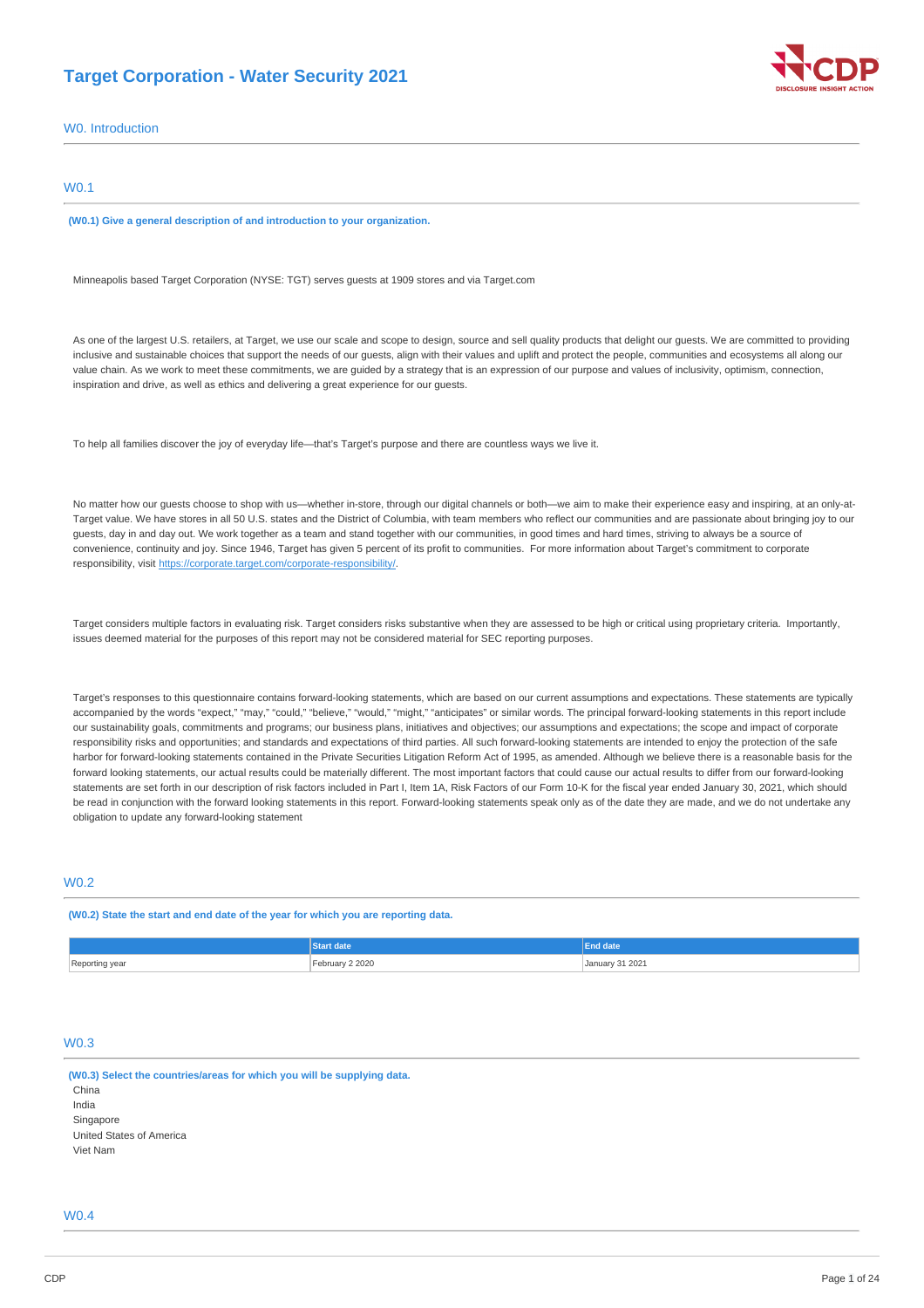**(W0.4) Select the currency used for all financial information disclosed throughout your response.**  USD

# W0.5

**(W0.5) Select the option that best describes the reporting boundary for companies, entities, or groups for which water impacts on your business are being reported.** 

Companies, entities or groups over which operational control is exercised

# W0.6

**(W0.6) Within this boundary, are there any geographies, facilities, water aspects, or other exclusions from your disclosure?**  No

# W<sub>1</sub>. Current state

# W1.1

## **(W1.1) Rate the importance (current and future) of water quality and water quantity to the success of your business.**

|                                                                                                          | <b>Direct use</b><br>importance use<br>rating | <b>Indirect</b><br><i>importance</i><br>rating | <b>Please explain</b>                                                                                                                                                                                                                                                                                                                                                                                                                                                                                                                                                                                                                                                                                                                                                                                                                                                                                                                                                                                                                                                                                                                                 |
|----------------------------------------------------------------------------------------------------------|-----------------------------------------------|------------------------------------------------|-------------------------------------------------------------------------------------------------------------------------------------------------------------------------------------------------------------------------------------------------------------------------------------------------------------------------------------------------------------------------------------------------------------------------------------------------------------------------------------------------------------------------------------------------------------------------------------------------------------------------------------------------------------------------------------------------------------------------------------------------------------------------------------------------------------------------------------------------------------------------------------------------------------------------------------------------------------------------------------------------------------------------------------------------------------------------------------------------------------------------------------------------------|
| Sufficient<br>amounts of<br>good quality<br>freshwater<br>available for<br>use                           | Important                                     | Important                                      | Direct use: Our direct use in stores depends on sufficient amounts ofo good quality freshwater available for use. These uses include heating, cooling, providing access to<br>clean, running water for quests in restroom facilities, and clean in place procedures. Clean water is deemed vital, and without it, our direct operations would not be able to<br>adequately serve our quests and team members as they shop and work in Target-owned facilities. Therefore, we rate sufficient amounts of good quality freshwater available<br>for use as important. Indirect use: Our indirect use in contracted manufacturing facilities depends on sufficient amounts of good quality freshwater available for use. These<br>uses include product and material dyeing and finishing processes, as well as access to water for workforce use in restroom facilities and clean in place procedures. Clean<br>water is deemed vital, and without it, our indirect operations would not be able to manufacture the products that we source and sell. Therefore, we rate sufficient amounts of<br>good quality freshwater available for use as important. |
| Sufficient<br>amounts of<br>recycled,<br>brackish<br>and/or<br>produced<br>water<br>available for<br>use | Not<br>important at important at<br>all       | Not<br>all                                     | Direct use: We do not use recycled, brackish and/or produced water for our direct operations, and therefore we rate availability of recycled, brackish and/or produced water<br>not important. We do not anticipate use of these sources in the future, so importance rating is expected to stay the same. Indirect use: We do not use sufficient amounts of<br>recycled, brackish and/or produced water in our indirect operations to warrant tracking, and therefore we rate availability of recycled, brackish and/or produced water not<br>important. We do not anticipate the importance rating will change in the future.                                                                                                                                                                                                                                                                                                                                                                                                                                                                                                                       |

# W1.2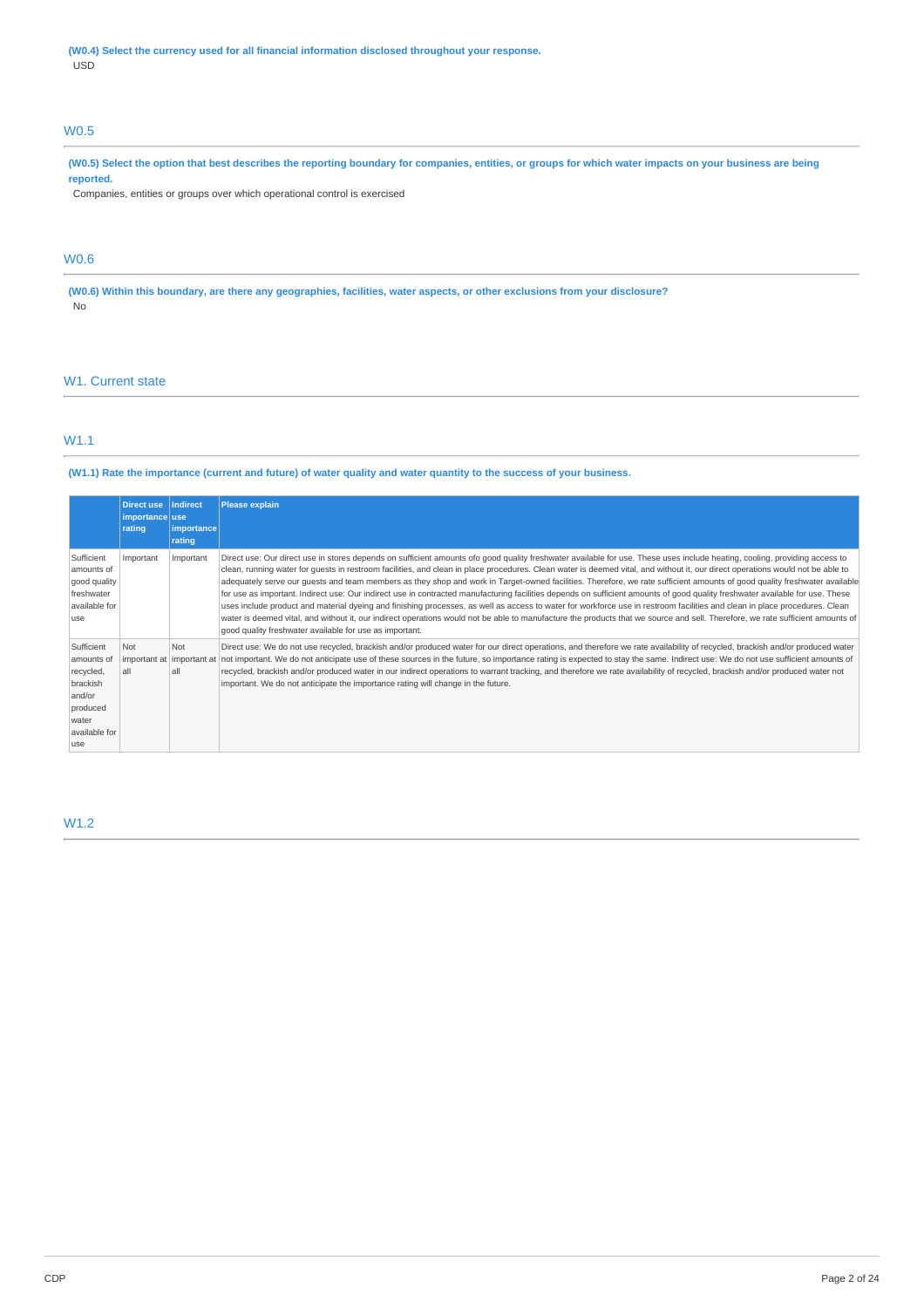# **(W1.2) Across all your operations, what proportion of the following water aspects are regularly measured and monitored?**

|                                                                                                                                    | % of<br>sites/facilities/operations | <b>Please explain</b>                                                                                                                                                                                                                                                                                                                                                                                                                                                                                                                                                                                                                                         |
|------------------------------------------------------------------------------------------------------------------------------------|-------------------------------------|---------------------------------------------------------------------------------------------------------------------------------------------------------------------------------------------------------------------------------------------------------------------------------------------------------------------------------------------------------------------------------------------------------------------------------------------------------------------------------------------------------------------------------------------------------------------------------------------------------------------------------------------------------------|
| Water withdrawals - total<br>volumes                                                                                               | 76-99                               | Target consumes water almost exclusively from municipal water utilities and uses utility bills to calculate withdrawal volumes. A small number of sites<br>(less than 1% of stores) use well water or lake/pond water for irrigation, and we do not have a meter at these facilities to report the amount of water<br>captured and used for irrigation there. We measure the total volumes of water withdrawals annually.                                                                                                                                                                                                                                     |
| Water withdrawals - volumes<br>by source                                                                                           | 100%                                | Using WRI baseline water stress characterizations of high or extremely high, our direct operations water withdrawals at stores, distribution centers, and<br>headquarters locations in the U.S. from areas with water stress was 5,547 ML for 2019. This equates to 50.5% of our water withdrawal. We measure the<br>volumes by source of water withdrawals annually.                                                                                                                                                                                                                                                                                         |
| Entrained water associated<br>with your metals & mining<br>sector activities - total volumes<br>[only metals and mining<br>sector] | <not applicable=""></not>           | <not applicable=""></not>                                                                                                                                                                                                                                                                                                                                                                                                                                                                                                                                                                                                                                     |
| Produced water associated<br>with your oil & gas sector<br>activities - total volumes [only<br>oil and gas sector]                 | <not applicable=""></not>           | <not applicable=""></not>                                                                                                                                                                                                                                                                                                                                                                                                                                                                                                                                                                                                                                     |
| Water withdrawals quality                                                                                                          | Not relevant                        | Since Target consumes water almost exclusively from municipal water sources which are regulated by and required to meet quality standards by<br>government, we do not generally sample or test the water quality we receive from municipalities. Therefore, we determined the water withdrawal quality<br>to be not relevant, and we do not anticipate it will change in the future.                                                                                                                                                                                                                                                                          |
| Water discharges - total<br>volumes                                                                                                | Not relevant                        | Since Target discharges water almost exclusively into municipal water sources, we do not measure the total discharge volumes. Therefore, we<br>determined the total volumes of water discharges to be not relevant and we do not anticipate it will change in the future.                                                                                                                                                                                                                                                                                                                                                                                     |
| Water discharges - volumes<br>by destination                                                                                       | Not relevant                        | Since Target discharges water almost exclusively into municipal water sources, we do not measure the volumes by destination to each specific municipal<br>system. Therefore, we determined the discharge volume by destination to be not relevant, and we do not anticipate it will change in the future.                                                                                                                                                                                                                                                                                                                                                     |
| Water discharges - volumes<br>by treatment method                                                                                  | Not relevant                        | Since Target discharges water almost exclusively into municipal water sources, we do not measure the discharge volumes by treatment method.<br>Therefore, we determined the volumes of water discharged by treatment method to be not relevant and we do not anticipate it will change in the future.                                                                                                                                                                                                                                                                                                                                                         |
| Water discharge quality - by<br>standard effluent parameters                                                                       | Not relevant                        | Since Target discharges water almost exclusively into municipal water sources, we do not measure the discharge quality by standard effluent<br>parameters. Therefore, we determined the quality of water discharged by standard effluent parameters to be not relevant and we do not anticipate it will<br>change in the future.                                                                                                                                                                                                                                                                                                                              |
| Water discharge quality -<br>temperature                                                                                           | Not relevant                        | Since Target discharges water almost exclusively into municipal water sources, we do not measure the discharge quality temperature. Therefore, we<br>determined the discharged quality temperature to be not relevant and we do not anticipate it will change in the future.                                                                                                                                                                                                                                                                                                                                                                                  |
| Water consumption - total<br>volume                                                                                                | Not relevant                        | Target consumes water almost exclusively from municipal water utilities and uses utility bills to calculate withdrawal volumes. Some sites consume small<br>amounts of water in production (e.g. deli, coffee shops) plus we have water fountains for our quests and team members. We do not measure total<br>consumption because we do not track these minute amounts of water that do not leave via the municipal systems we use for discharge. We measure<br>the total volumes of water withdrawals annually. Therefore, we determined our total volume of water consumption to be not relevant, and we do not<br>anticipate it will change in the future. |
| Water recycled/reused                                                                                                              | Not relevant                        | Since Target does not use recycled/reused sources, we determined the discharged quality temperature to be not relevant and we do not anticipate it will<br>change in the future.                                                                                                                                                                                                                                                                                                                                                                                                                                                                              |
| The provision of fully-<br>functioning, safely managed<br>WASH services to all workers                                             | 100%                                | Target provides bathrooms and drinking water at all U.S. stores, distribution centers, and headquarters buildings. We maintain all buildings and as issues<br>arise, we mobilize appropriate technicians to ensure all WASH services are functioning properly. Every facility has processes in place to check<br>functionality of WASH services every hour and identify issues, of which we did not have any outstanding.                                                                                                                                                                                                                                     |

# W1.2b

**(W1.2b) What are the total volumes of water withdrawn, discharged, and consumed across all your operations, and how do these volumes compare to the previous reporting year?** 

|                      | <b>Volume</b><br>(megaliters/year) with | previous<br>reporting<br>year | Comparison Please explain                                                                                                                                                                                                                                                                                                                                                                                                                                                                                                                                                                                                                                                                                                                                                       |
|----------------------|-----------------------------------------|-------------------------------|---------------------------------------------------------------------------------------------------------------------------------------------------------------------------------------------------------------------------------------------------------------------------------------------------------------------------------------------------------------------------------------------------------------------------------------------------------------------------------------------------------------------------------------------------------------------------------------------------------------------------------------------------------------------------------------------------------------------------------------------------------------------------------|
| Total<br>withdrawals | 10571                                   | About the<br>same             | For our U.S. direct operations, including stores, distribution centers, and headquarters locations, our buildings' water is supplied almost exclusively via municipal<br>systems. We focus our efforts on reducing our water usage in the communities in which we operate. For 2020, Target's water withdrawal from third-party water<br>suppliers was 10,571 ML, down from 10,986 ML in 2019. This decrease was driven by specific demand reduction initiatives. The decrease was also a factor of Covid-<br>related impacts as Target temporarily stopped café, deli, and Starbucks offerings during the pandemic for a few months. It is likely that future years will likely see a<br>slight increase in water withdrawals as we return to normal operations post-pandemic. |
| Total<br>discharges  |                                         | Please<br>select              | Although Target measures and tracks our withdrawal amounts, we do not measure our discharge volumes, and therefore cannot quantify our net consumption.                                                                                                                                                                                                                                                                                                                                                                                                                                                                                                                                                                                                                         |
| Total<br>consumption |                                         | Please<br>select              | Although Target measures and tracks our withdrawal amounts, we do not measure our discharge volumes, and therefore cannot quantify our net consumption.                                                                                                                                                                                                                                                                                                                                                                                                                                                                                                                                                                                                                         |

# W1.2d

**(W1.2d) Indicate whether water is withdrawn from areas with water stress and provide the proportion.** 

|         | Withdrawals  %<br>are from<br>areas with<br>water stress with water | withdrawn<br>from areas<br><b>stress</b> | with<br><b>previous</b><br>reporting<br>vear | tool                   | Comparison Identification Please explain                                                                                                                                                                                                                                                                                                                                                                                                                                                                               |
|---------|---------------------------------------------------------------------|------------------------------------------|----------------------------------------------|------------------------|------------------------------------------------------------------------------------------------------------------------------------------------------------------------------------------------------------------------------------------------------------------------------------------------------------------------------------------------------------------------------------------------------------------------------------------------------------------------------------------------------------------------|
| Row Yes |                                                                     | 26-50                                    | Lower                                        | <b>WRI</b><br>Aqueduct | Target used water withdrawal data and location coordinates from 1900+ global facilities to assess water stress using the WRI Aqueduct model. As<br>Target re-evaluated water risk in 2020, we saw a change in characterization of our facilities' water risk from our prior evaluation. Our water use<br>decreased in 2020. This led to a decrease in our water withdrawn from areas with water stress. We have 535 stores, DCs, or HQ locations that<br>classify as WRI High or Extremely High Baseline water stress. |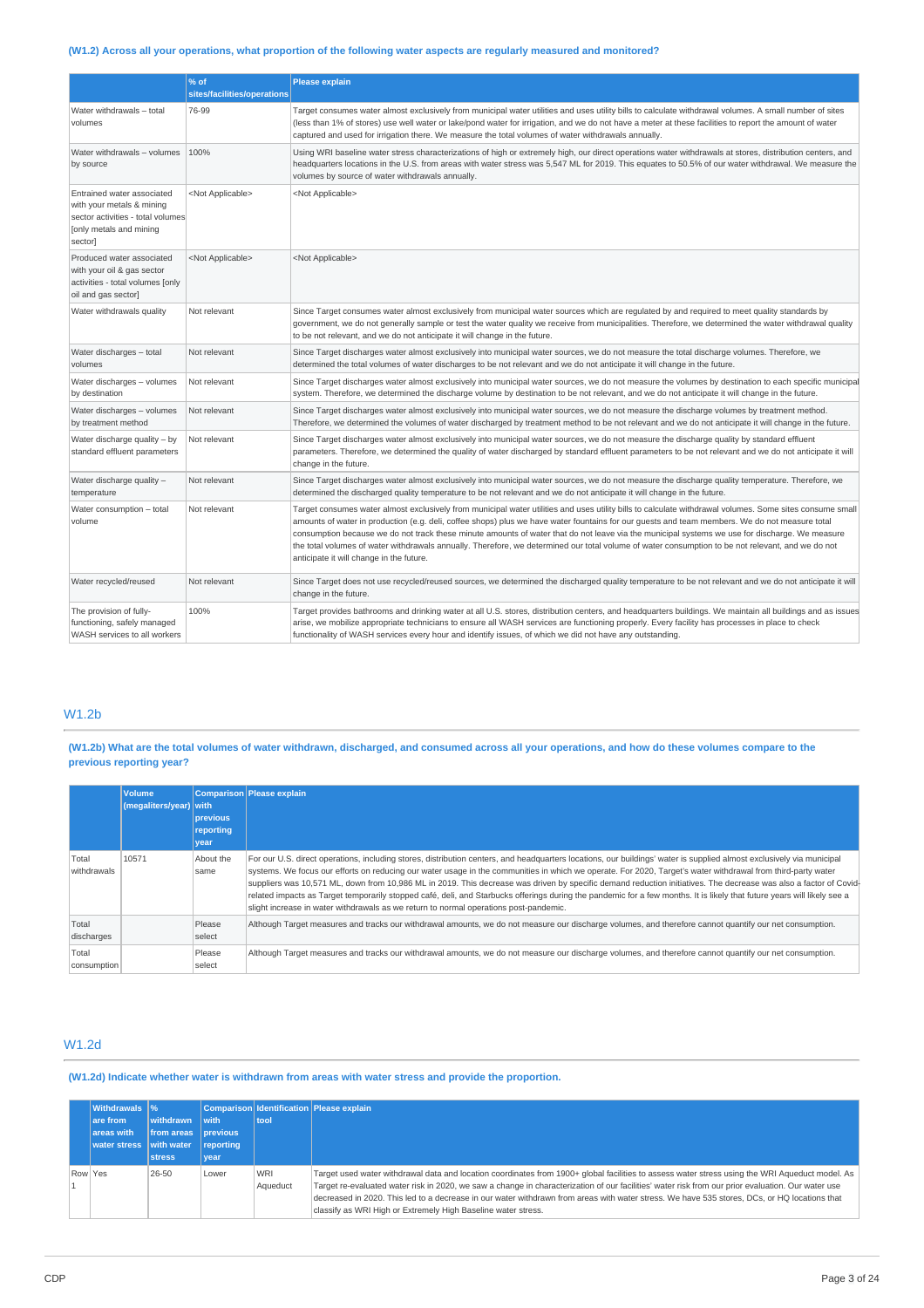## **(W1.2h) Provide total water withdrawal data by source.**

|                                                                                           | <b>Relevance Volume</b> | (megaliters/year) with    | previous<br>reporting<br>year | Comparison Please explain                                                                                                                                                                                                                                                                                                                                                                                                                                                                                  |
|-------------------------------------------------------------------------------------------|-------------------------|---------------------------|-------------------------------|------------------------------------------------------------------------------------------------------------------------------------------------------------------------------------------------------------------------------------------------------------------------------------------------------------------------------------------------------------------------------------------------------------------------------------------------------------------------------------------------------------|
| Fresh surface water.<br>including rainwater,<br>water from wetlands.<br>rivers, and lakes | Not<br>relevant         | <not applicable=""></not> | $<$ Not<br>Applicable>        | Target's water comes almost exclusively from municipal water utilities.                                                                                                                                                                                                                                                                                                                                                                                                                                    |
| Brackish surface<br>water/Seawater                                                        | Not<br>relevant         | <not applicable=""></not> | $<$ Not<br>Applicable>        | Target's water comes almost exclusively from municipal water utilities.                                                                                                                                                                                                                                                                                                                                                                                                                                    |
| Groundwater-<br>renewable                                                                 | Not<br>relevant         | <not applicable=""></not> | $<$ Not<br>Applicable>        | Target's water comes almost exclusively from municipal water utilities.                                                                                                                                                                                                                                                                                                                                                                                                                                    |
| Groundwater - non-<br>renewable                                                           | Not<br>relevant         | <not applicable=""></not> | $<$ Not<br>Applicable>        | Target's water comes almost exclusively from municipal water utilities.                                                                                                                                                                                                                                                                                                                                                                                                                                    |
| Produced/Entrained<br>water                                                               | Not<br>relevant         | <not applicable=""></not> | $<$ Not<br>Applicable>        | Target's water comes almost exclusively from municipal water utilities.                                                                                                                                                                                                                                                                                                                                                                                                                                    |
| Third party sources                                                                       | Relevant                | 10571                     | About the<br>same             | All of our buildings' water is supplied via municipal systems. Withdrawals were 10,571 ML, down from 10,986 ML in 2019. This decrease was<br>driven by specific demand reduction initiatives. The decrease was also a factor of Covid-related impacts as Target temporarily stopped café,<br>deli, and Starbucks offerings during the pandemic for a few months. It is likely that future years will likely see a slight increase in water<br>withdrawals as we return to normal operations post-pandemic. |

# W1.4

**(W1.4) Do you engage with your value chain on water-related issues?**  Yes, our suppliers

# W1.4a

**(W1.4a) What proportion of suppliers do you request to report on their water use, risks and/or management information and what proportion of your procurement spend does this represent?** 

#### **Row 1**

**% of suppliers by number** 

76-100

### **% of total procurement spend**  Unknown

#### **Rationale for this coverage**

Target requires environmental data inclusive of water use and management from all Tier 1 factories that produce Target owned brand product as well as Tier 2 factories.

#### **Impact of the engagement and measures of success**

Target utilizes the Higg data to conduct a hotspot mapping to understand who are the heavy water users in Target's manufacturing supply chain, and identify the water consumption and water risk by product and facility type. We also incorporate the results from WRI Water Risk Filter into the hotspot mapping to understand the water risk by geographical distribution. The data was analyzed so we are able to understand which supplier has high potential in improving water efficiency, installing water meter for better water management and recycling or reusing water. With this analysis, we are able to identify potential suppliers to engage this data to inform participation in water efficiency programs such as Clean by Design and Vietnam Improvement Program and to prioritize our engagement on water quality and use with our manufacturing supply chain. To date we have worked with Target's owned-brand suppliers via improvement programs to reduce their total water consumption of over 83 billion liters of water annually.

### **Comment**

We require all of our Tier 1 factories that produce Target owned brand product as well as Tier 2 factories to complete the Higg FEM self-assessment annually (except those regulated by FDA), which is considered as Target reports on our water use, risks and management information. To date we have worked with Target's owned-brand suppliers via improvement programs to reduce their total water consumption of over 83 billion liers of water annually.

## W1.4b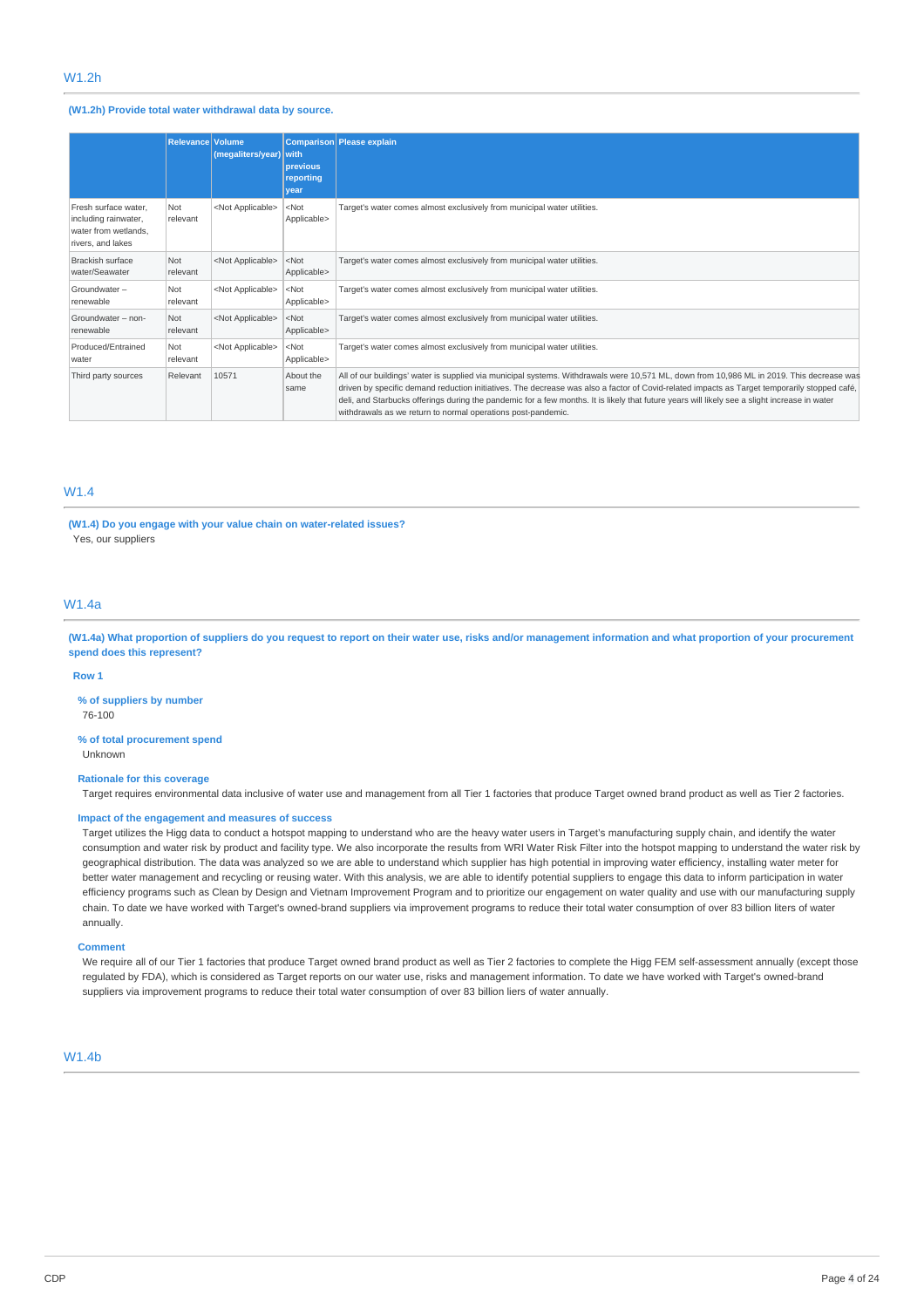#### **(W1.4b) Provide details of any other water-related supplier engagement activity.**

**Type of engagement**  Onboarding & compliance

#### **Details of engagement**

Inclusion of water stewardship and risk management in supplier selection mechanism Requirement to adhere to our code of conduct regarding water stewardship and management

**% of suppliers by number**  76-100

## **% of total procurement spend**

Unknown

## **Rationale for the coverage of your engagement**

All Tier 1 factories that produce Target owned brand product (except those FDA regulated) as well as Tier 2 factories are required to complete the Higg FEM selfassessment annually.

## **Impact of the engagement and measures of success**

Target ensures all owned-brand products are compliant with local regulations prior to production. We do this through our pre-production audit by asking specific questions to validate our water standard within Target's Standards Of Vendor Engagement (SOVE)

#### **Comment**

**Type of engagement** 

### Innovation & collaboration

## **Details of engagement**

Encourage/incentivize innovation to reduce water impacts in products and services Encourage/incentivize suppliers to work collaboratively with other users in their river basins Educate suppliers about water stewardship and collaboration

# **% of suppliers by number**

Unknown

# **% of total procurement spend**

Unknown

## **Rationale for the coverage of your engagement**

Target works with high impact owned-brand suppliers in China , Vietnam, Taiwan, India and Cambodia to improve on innovation and water efficiency. We collaborate with the industry and NGOs like WWF, the Apparel Impact Institute and the International Finance Corporation to scale local supply chain efforts and create awareness through joint projects.

#### **Impact of the engagement and measures of success**

WWF China Water Stewardship Taihu Program: In September 2020, one online supplier training on water stewardship was held to provide practical expertise and technology on how to reduce water risks related to factory daily production, as well as how to work with stakeholders in a collective way to create a net positive environment. Target has 32 fabric suppliers with 48 participants joining the training. We extended our partnership with WWF to Moradabad, India in piloting water saving technology for the electroplating process in one of our brassware factories. Vietnam Improvement Program (VIP): Since 2016, we have collaborated with the IFC to create the Vietnam Improvement Program (VIP) which aims to promote green manufacturing in Vietnam, focused on footwear and apparel. In 2020, the program recruited 2 recurring mills in Vietnam because they want to adopt high investment options for further water savings. Under the partnership with IFC, we have a total of 59 factories participating. Clean by Design: In between 2018 to 2020, , 29 participating fabric mills in China and Taiwan were able to achieve an average 17% water saving annually, which equals to over 5 billion liters of water. . In 2020, we expanded our CbD work to Pakistan and Vietnam while continuing our work in China and India and have newly recruited a total of 30 textile mills engaging on energy and water efficiency initiative

#### **Comment**

For the Taihu program, suppliers learned about water stewardship on policy updates, standards, technologies and water risk analysis. As a long-term supporter of NRDC now the Apparel Impact Institute – in driving the Clean by Design (CBD) initiative, we collaborate with our supply chain to minimize the environmental impacts of textile mills.

## W<sub>2</sub>. Business impacts

# W2.1

**(W2.1) Has your organization experienced any detrimental water-related impacts?**  No

# W2.2

**(W2.2) In the reporting year, was your organization subject to any fines, enforcement orders, and/or other penalties for water-related regulatory violations?**  Yes, fines, enforcement orders or other penalties but none that are considered as significant

## W2.2a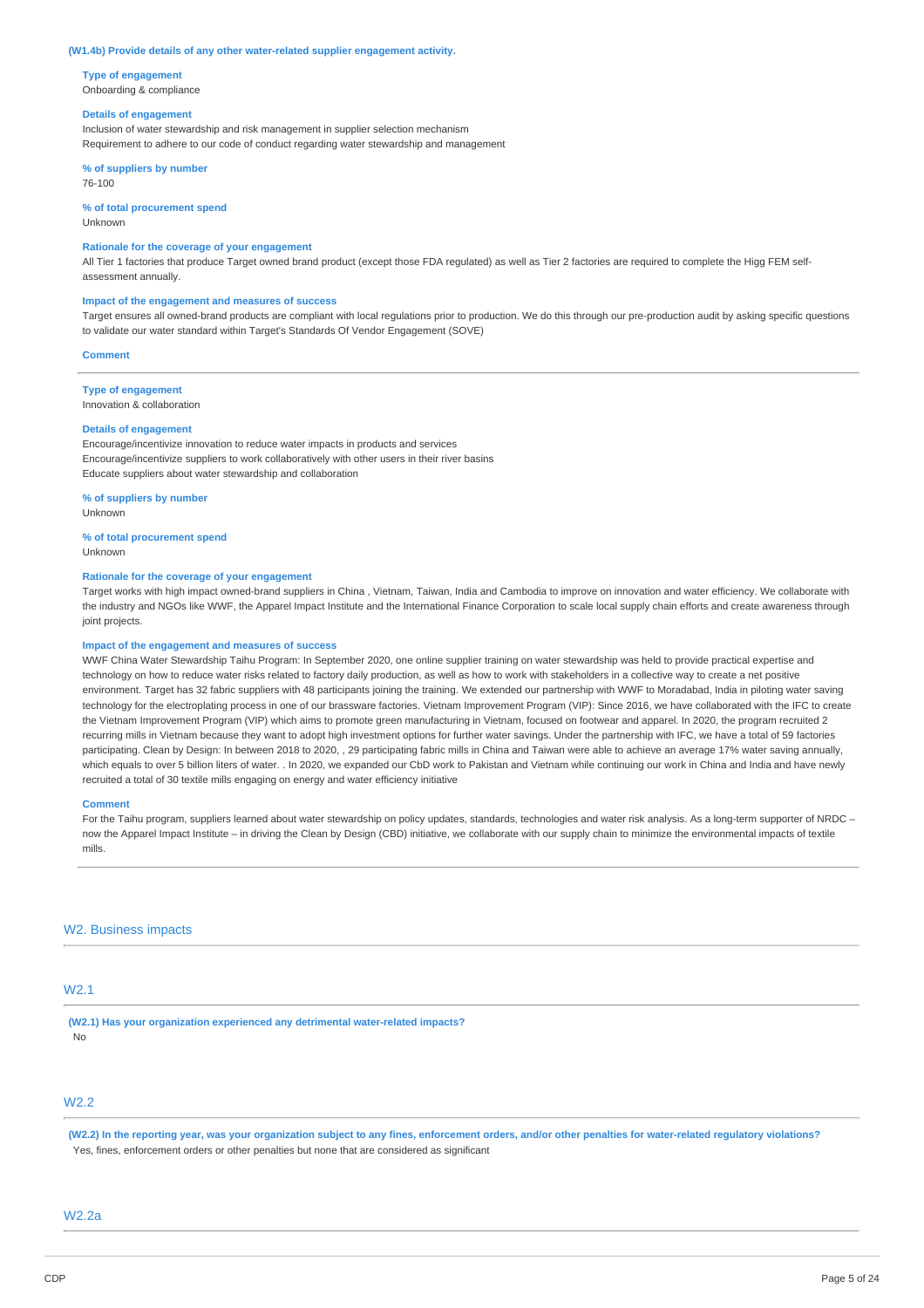**(W2.2a) Provide the total number and financial value of all water-related fines.** 

**Row 1** 

**Total number of fines** 

1

**Total value of fines** 

1200

**% of total facilities/operations associated**  0

**Number of fines compared to previous reporting year**  Higher

## **Comment**

We did receive one violation at one facility due to a missed stormwater sample during a semi-annual monitoring period. All the samples that have been collected have been within permit limits. This is higher than previous years where we have had zero fines, enforcement orders, or penalties for water-related regulatory violations.

# W3. Procedures

# W3.3

**(W3.3) Does your organization undertake a water-related risk assessment?**  Yes, water-related risks are assessed

## W3.3a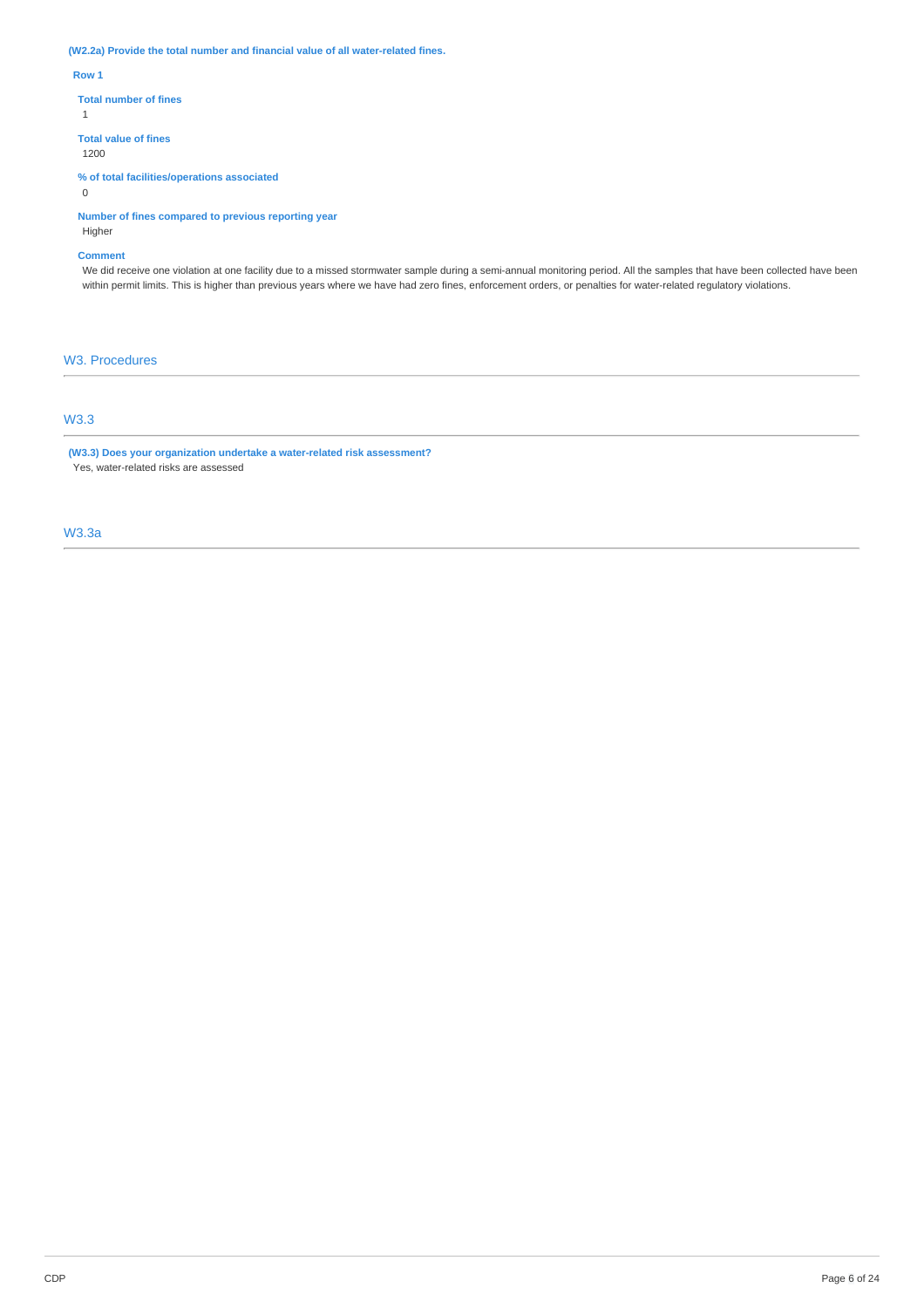## **(W3.3a) Select the options that best describe your procedures for identifying and assessing water-related risks.**

## **Direct operations**

**Coverage** 

Full

#### **Risk assessment procedure**

Water risks are assessed as a standalone issue

## **Frequency of assessment**  Every three years or more

**How far into the future are risks considered?**  More than 6 years

## **Type of tools and methods used**  Tools on the market

**Tools and methods used** 

WRI Aqueduct

## **Comment**

We use the WRI Aqueduct tool to evaluate U.S. stores, distribution centers, and headquarter facilities.

#### **Supply chain**

**Coverage** 

Full

### **Risk assessment procedure**  Water risks are assessed as a standalone issue

## **Frequency of assessment**  Annually

**How far into the future are risks considered?**  Unknown

**Type of tools and methods used**  Tools on the market

# **Tools and methods used**

WRI Aqueduct Other, please specify (Higg FEM)

#### **Comment**

Target requires all of our Tier 1 factories that produce Target owned brand product as well as Tier 2 factories to complete the Higg FEM self-assessment annually (except those regulated by FDA), which is considered as Target reports on our water use, risks and management information. We also incorporate the results from WRI Aqueduct into the hotspot mapping to understand the water risk by geographical distribution.

## **Other stages of the value chain**

**Coverage**  None

**Risk assessment procedure**  <Not Applicable>

**Frequency of assessment**  <Not Applicable>

**How far into the future are risks considered?**  <Not Applicable>

**Type of tools and methods used**  <Not Applicable>

**Tools and methods used**  <Not Applicable>

**Comment**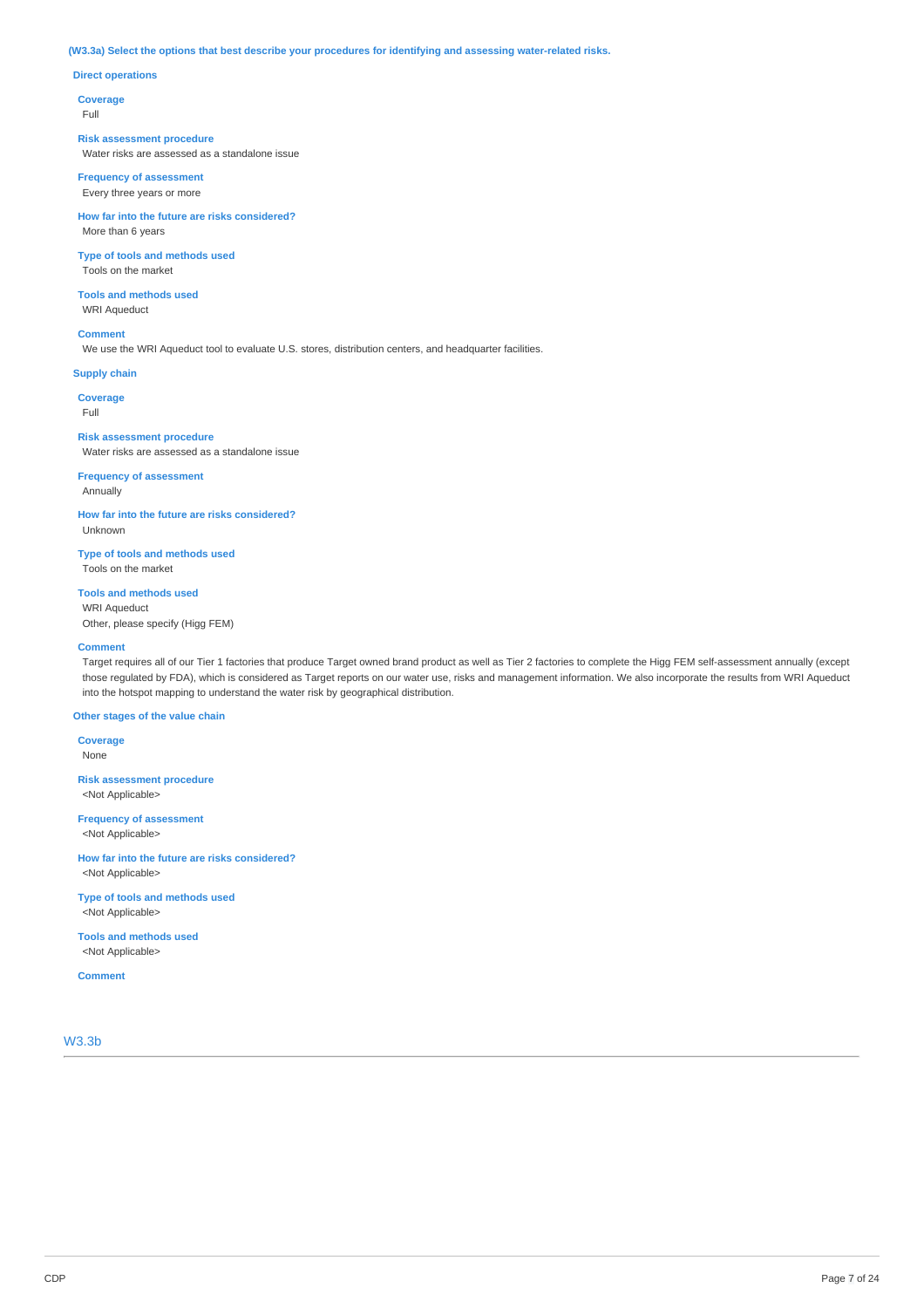# **(W3.3b) Which of the following contextual issues are considered in your organization's water-related risk assessments?**

|                                                                                                 | l &<br>inclusion                            | Relevance   Please explain                                                                                                                                                                                                                                                                                                                                                                                                                                                                                                                                                                                                                                                                                                                                                                                                                                                                                                                                                                                                                                                                                |
|-------------------------------------------------------------------------------------------------|---------------------------------------------|-----------------------------------------------------------------------------------------------------------------------------------------------------------------------------------------------------------------------------------------------------------------------------------------------------------------------------------------------------------------------------------------------------------------------------------------------------------------------------------------------------------------------------------------------------------------------------------------------------------------------------------------------------------------------------------------------------------------------------------------------------------------------------------------------------------------------------------------------------------------------------------------------------------------------------------------------------------------------------------------------------------------------------------------------------------------------------------------------------------|
| Water<br>availability at a<br>basin/catchment<br>level                                          | Relevant.<br>always<br>included             | Business Relevance: Water is a critical to our store operations, and therefore water availability at a basin level is essential throughout our facilities.ii) Assessment Tool: We use<br>internal monitoring mechanisms and WRI's Aqueduct Tool to define Extremely High and High Water Stress locations for both surface freshwater and groundwater as the latter data is<br>becoming more available in recent years and integrated into WRI's and other tools. The WRI tool is applied across our operations on a watershed level. The WRI tool provides both<br>current and forecast risk data to our assessment. iii) Assessment Method: Water availability is monitored by Properties teams and at the local level by store facilities technicians.<br>Additionally, we use the WRI Aqueduct tool to assess this issue. In cases where deeper local analysis is deemed necessary, such as in California, we utilize the services of local<br>water experts and consultants to evaluate our impact. In addition, storm water discharges are evaluated in terms of quality and requlatory compliance." |
| Water quality at<br>a<br>basin/catchment<br>level                                               | Relevant.<br>always<br>included             | Business Relevance: Water is a critical to our store operations, and therefore water availability at a basin level is essential throughout our facilities.ii) Assessment Tool: We use<br>internal monitoring mechanisms and WRI's Aqueduct Tool to define Extremely High and High Water Stress locations for both surface freshwater and groundwater as the latter data is<br>becoming more available in recent years and integrated into WRI's and other tools. The WRI tool is applied across our operations on a watershed level. The WRI tool provides both<br>current and forecast risk data to our assessment. iii) Assessment Method: Water availability is monitored by Properties teams and at the local level by store facilities technicians.<br>Additionally, we use the WRI Aqueduct tool to assess this issue. In cases where deeper local analysis is deemed necessary, such as in California, we utilize the services of local<br>water experts and consultants to evaluate our impact. In addition, storm water discharges are evaluated in terms of quality and regulatory compliance." |
| Stakeholder<br>conflicts<br>concerning<br>water resources<br>at a<br>basin/catchment<br>level   | Not<br>considered                           | Business Relevance: Target includes this information as a key aspect to understanding our reputational water risk. However, the strength of global risk assessment tools cannot<br>provide basin-level information on stakeholder conflicts. Indicators are qualitative country-level assessments that look at the cultural/religious importance of water resources and the<br>local to global media attention water issues have received for a given country. This information helps provide directional insight into where to investigate more closely. However, we<br>do not consistently assess the stakeholder conflicts concerning water resources at a basin/catchment level, and we do not anticipate this will change in the future.                                                                                                                                                                                                                                                                                                                                                             |
| Implications of<br>water on your<br>key<br>commodities/raw<br>materials                         | Relevant.<br>sometimes<br>included          | Business Relevance: As a retailer that designs, sources and sells a wide range of consumer products, water is relevant as a key input to raw materials like cotton, beef, and more.<br>Our water risk assessment does not specifically address implications of water on our key commodities/raw materials, however we do engage in activities that have impacts on these<br>commodities across environmental topics, like climate change, soil health, etc. One example of these activities is the a new five-year, \$8.5 million project aimed at working with<br>Nebraska farmers to advance proven soil health practices to help mitigate greenhouse gas emissions and help farmers adapt to climate change. Overall, this effort has the potential<br>to sequester 150,000 metric tons of carbon dioxide over the course of the project - equivalent to removing over 32,000 cars from the road in one year. The project is a partnership<br>between Target, Cargill, McDonald's and The Nature Conservancy.                                                                                          |
| Water-related<br>regulatory<br>frameworks                                                       | Relevant,<br>sometimes<br>included          | Business Relevance: Water is a critical to our store operations, and therefore water availability at a basin level is essential throughout our facilities.ii) Assessment Tool: We use<br>internal monitoring mechanisms and WRI's Aqueduct Tool to define regulatory risk at locations. The WRI tool is applied across our operations on a watershed level. The WRI tool<br>provides both current and forecast risk data to our assessment. iii) Assessment Method: Water availability is monitored by Properties teams and at the local level by store facilities<br>technicians. Additionally, we use the WRI Aqueduct tool to assess this issue. In cases where deeper local analysis is deemed necessary, such as in California, we utilize the services<br>of local water experts and consultants to evaluate our impact. In addition, stormwater discharges are evaluated in terms of quality and regulatory compliance."                                                                                                                                                                           |
| Status of<br>ecosystems and<br>habitats                                                         | Relevant.<br>always<br>included             | Target includes this information as a key aspect to understanding our physical water risk. The Water Risk Filter looks at the Environmental Vulnerability Index to assess threats to<br>ecosystems near our properties and manufacturing supply chains. The health of freshwater ecosystems can often be an important indicator of quantity and quality issues, and<br>therefore is an important component within our broader risk assessment.                                                                                                                                                                                                                                                                                                                                                                                                                                                                                                                                                                                                                                                            |
| Access to fully-<br>functioning,<br>safely managed<br><b>WASH</b> services<br>for all employees | Not<br>relevant,<br>explanation<br>provided | The status of ecosystems and habitats within the border of our direct operations is not significantly impacted and therefore not relevant to our water risk assessment                                                                                                                                                                                                                                                                                                                                                                                                                                                                                                                                                                                                                                                                                                                                                                                                                                                                                                                                    |
| Other contextual Not<br>issues, please<br>specify                                               | considered                                  |                                                                                                                                                                                                                                                                                                                                                                                                                                                                                                                                                                                                                                                                                                                                                                                                                                                                                                                                                                                                                                                                                                           |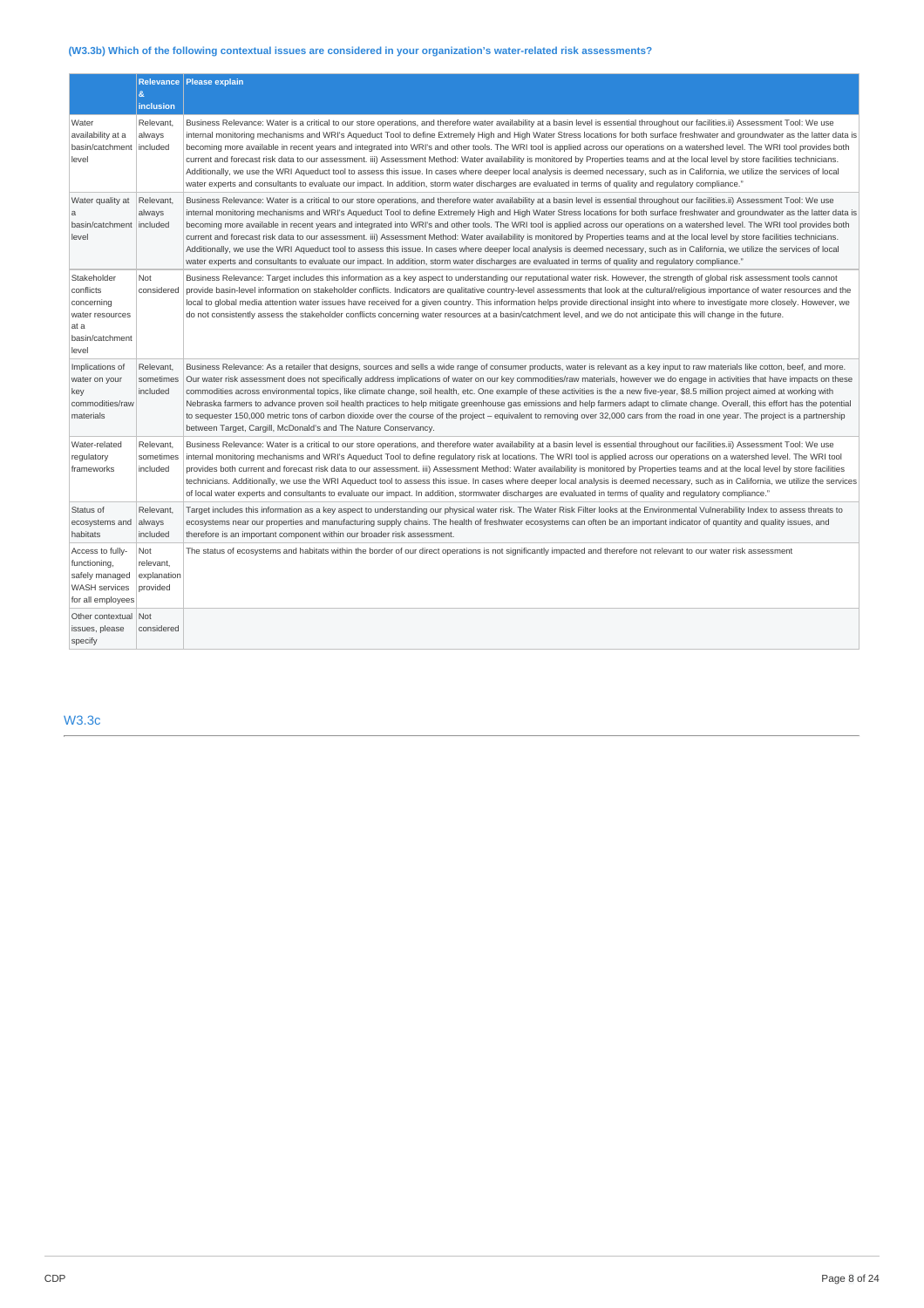#### **(W3.3c) Which of the following stakeholders are considered in your organization's water-related risk assessments?**

|                                                                  | &<br>inclusion                              | Relevance Please explain                                                                                                                                                                                                                                                                                                                                                                                                                                                                                                                                              |
|------------------------------------------------------------------|---------------------------------------------|-----------------------------------------------------------------------------------------------------------------------------------------------------------------------------------------------------------------------------------------------------------------------------------------------------------------------------------------------------------------------------------------------------------------------------------------------------------------------------------------------------------------------------------------------------------------------|
| Customers                                                        | Not<br>relevant,<br>explanatio<br>provided  | At this time Target only assesses physical, regulatory and reputational risk at facilities and does not include more specific basin-level input and/or data on the specific stakeholder<br>group of customers in the risk assessment. However, the company's 2020 water risk assessment is informing key basin geographies across our properties, manufacturing supply<br>chain and raw materials where greater understanding of stakeholder water risks would inform Target's Strategic Freshwater Approach. We do not anticipate this will change in the<br>future. |
| Employees                                                        | Not<br>relevant,<br>explanatio<br>provided  | At this time Target only assesses physical, regulatory and reputational risk at facilities and does not include more specific basin-level input and/or data on the specific stakeholder<br>group of customers in the risk assessment. However, the company's 2020 water risk assessment is informing key basin geographies across our properties, manufacturing supply<br>chain and raw materials where greater understanding of stakeholder water risks would inform Target's Strategic Freshwater Approach. We do not anticipate this will change in the<br>future. |
| Investors                                                        | Not<br>relevant,<br>explanatio<br>provided  | At this time Target only assesses physical, regulatory and reputational risk at facilities and does not include more specific basin-level input and/or data on the specific stakeholder<br>group of customers in the risk assessment. However, the company's 2020 water risk assessment is informing key basin geographies across our properties, manufacturing supply<br>chain and raw materials where greater understanding of stakeholder water risks would inform Target's Strategic Freshwater Approach. We do not anticipate this will change in the<br>future. |
| Local<br>communities                                             | Not<br>relevant,<br>explanatio<br>provided  | At this time Target only assesses physical, regulatory and reputational risk at facilities and does not include more specific basin-level input and/or data on the specific stakeholder<br>group of customers in the risk assessment. However, the company's 2020 water risk assessment is informing key basin geographies across our properties, manufacturing supply<br>chain and raw materials where greater understanding of stakeholder water risks would inform Target's Strategic Freshwater Approach. We do not anticipate this will change in the<br>future. |
| <b>NGOs</b>                                                      | Not<br>relevant,<br>explanation<br>provided | At this time Target only assesses physical, regulatory and reputational risk at facilities and does not include more specific basin-level input and/or data on the specific stakeholder<br>group of customers in the risk assessment. However, the company's 2020 water risk assessment is informing key basin geographies across our properties, manufacturing supply<br>chain and raw materials where greater understanding of stakeholder water risks would inform Target's Strategic Freshwater Approach. We do not anticipate this will change in the<br>future. |
| Other water<br>users at a<br>basin/catchment explanatio<br>level | Not<br>relevant,<br>provided                | At this time Target only assesses physical, regulatory and reputational risk at facilities and does not include more specific basin-level input and/or data on the specific stakeholder<br>group of customers in the risk assessment. However, the company's 2020 water risk assessment is informing key basin geographies across our properties, manufacturing supply<br>chain and raw materials where greater understanding of stakeholder water risks would inform Target's Strategic Freshwater Approach. We do not anticipate this will change in the<br>future. |
| Regulators                                                       | Not<br>relevant,<br>explanatio<br>provided  | At this time Target only assesses physical, regulatory and reputational risk at facilities and does not include more specific basin-level input and/or data on the specific stakeholder<br>group of customers in the risk assessment. However, the company's 2020 water risk assessment is informing key basin geographies across our properties, manufacturing supply<br>chain and raw materials where greater understanding of stakeholder water risks would inform Target's Strategic Freshwater Approach. We do not anticipate this will change in the<br>future. |
| River basin<br>management<br>authorities                         | Not<br>relevant,<br>explanatio<br>provided  | At this time Target only assesses physical, regulatory and reputational risk at facilities and does not include more specific basin-level input and/or data on the specific stakeholder<br>group of customers in the risk assessment. However, the company's 2020 water risk assessment is informing key basin geographies across our properties, manufacturing supply<br>chain and raw materials where greater understanding of stakeholder water risks would inform Target's Strategic Freshwater Approach. We do not anticipate this will change in the<br>future. |
| Statutory<br>special interest<br>groups at a<br>local level      | Not<br>relevant,<br>explanatio<br>provided  | At this time Target only assesses physical, regulatory and reputational risk at facilities and does not include more specific basin-level input and/or data on the specific stakeholder<br>group of customers in the risk assessment. However, the company's 2020 water risk assessment is informing key basin geographies across our properties, manufacturing supply<br>chain and raw materials where greater understanding of stakeholder water risks would inform Target's Strategic Freshwater Approach. We do not anticipate this will change in the<br>future. |
| Suppliers                                                        | Not<br>relevant,<br>explanatio<br>provided  | At this time Target only assesses physical, regulatory and reputational risk at facilities and does not include more specific basin-level input and/or data on the specific stakeholder<br>group of customers in the risk assessment. However, the company's 2020 water risk assessment is informing key basin geographies across our properties, manufacturing supply<br>chain and raw materials where greater understanding of stakeholder water risks would inform Target's Strategic Freshwater Approach. We do not anticipate this will change in the<br>future. |
| Water utilities at<br>a local level                              | Not<br>relevant,<br>explanatior<br>provided | At this time Target only assesses physical, regulatory and reputational risk at facilities and does not include more specific basin-level input and/or data on the specific stakeholder<br>group of customers in the risk assessment. However, the company's 2020 water risk assessment is informing key basin geographies across our properties, manufacturing supply<br>chain and raw materials where greater understanding of stakeholder water risks would inform Target's Strategic Freshwater Approach. We do not anticipate this will change in the<br>future. |
| Other<br>stakeholder,<br>please specify                          | Not<br>considered                           |                                                                                                                                                                                                                                                                                                                                                                                                                                                                                                                                                                       |

# W3.3d

**(W3.3d) Describe your organization's process for identifying, assessing, and responding to water-related risks within your direct operations and other stages of your value chain.** 

We believe clean, drinkable water and sanitation are human rights and should be accessible for all. Healthy ecosystems and sustainable water management are essential in the delivery of these basic rights. Water is important to the success of our business operations, from our supply chains to our stores and the communities within which we operate.

Direct Operations: Target stores and distribution centers make up a majority of our direct operational facilities in the United States. Using the WRI Aqueduct tool, Target identified priority areas of impact based on our water withdrawal in stressed areas. Conducting the water risk assessment has helped us focus our U.S. direct operation's conservation programs and capital expenditures at facilities where there is potential for higher water risk or scarcity in the future.

Supply Chain: The water risk information helped support our decision in scaling local supply chain efforts through collaborative work in strategic locations that are facing high water risks with our suppliers to understand and reduce water consumption within our supply chain through our partnership with the Apparel Impact Institute and the International Finance Corporation. Target utilizes the Higg FEM data and WRI Aqueduct tool to conduct a hotspot mapping to understand who are the heavy water users in Target's manufacturing supply chain, and identify the water consumption and water risk by product and facility type. The data was analyzed so we are able to understand which supplier has high potential in improving water efficiency, installing water meter for better water management and recycling or reusing water. With this analysis, we are able to identify potential suppliers to engage this data to inform participation in water efficiency programs such as Clean by Design and Vietnam Improvement Program and to prioritize our engagement on water quality and use with our manufacturing supply chain. In 2019, we also used the water risk information that we gleaned from our assessment to embark upon multi-stakeholder collaborations in our agricultural supply chain, including launching a Field to Market focused on soil health as part of supporting regenerative agriculture and improving water quality outcomes in Nebraska.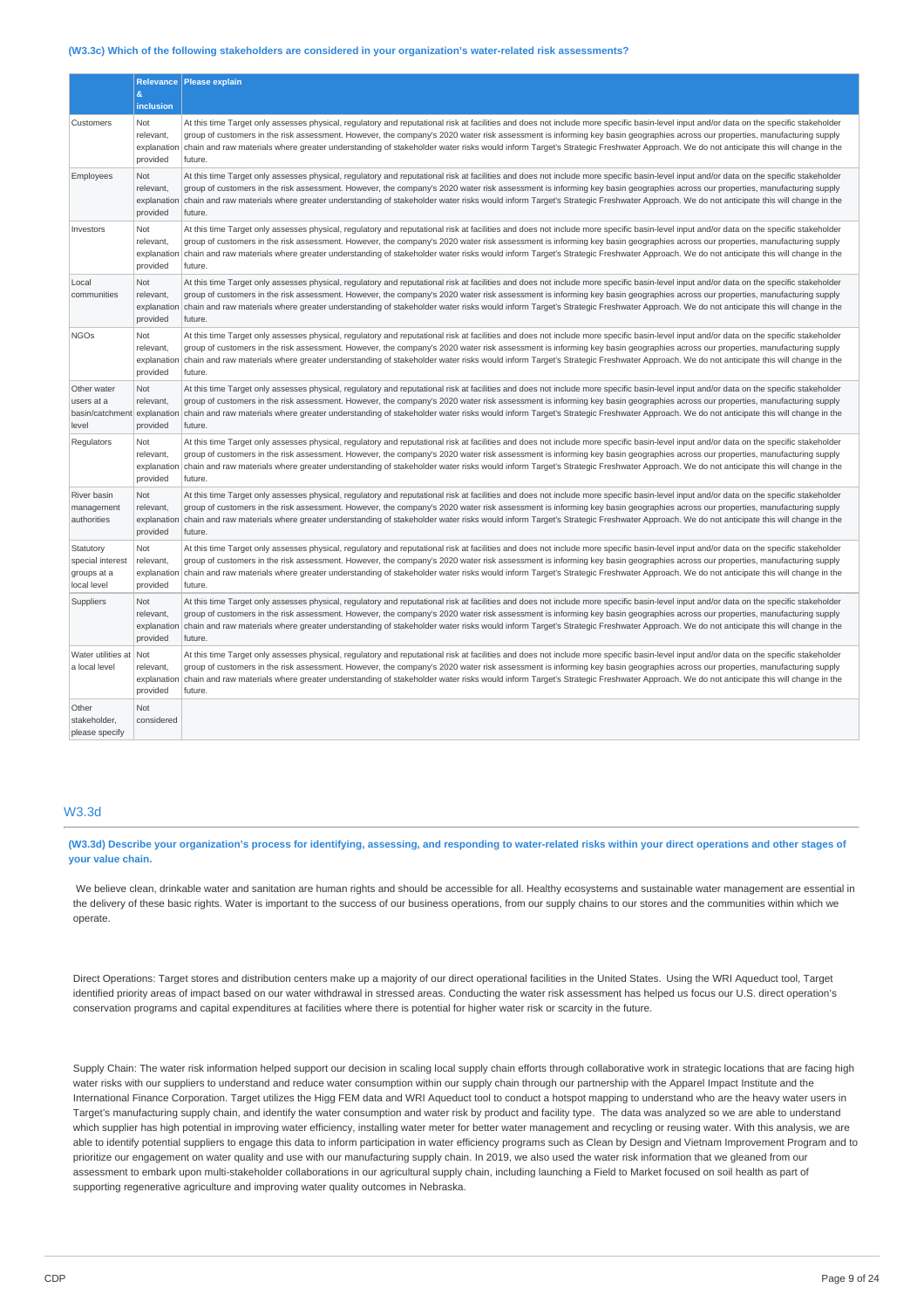## W4.1

**(W4.1) Have you identified any inherent water-related risks with the potential to have a substantive financial or strategic impact on your business?**  Yes, both in direct operations and the rest of our value chain

# W4.1a

**(W4.1a) How does your organization define substantive financial or strategic impact on your business?** 

Target considers multiple factors in evaluating risk. Target considers risks substantive when they are assessed to be high or critical using proprietary criteria. Importantly, something that has a "substantive financial or strategic impact on our business" is not necessarily "material" to investors as defined by the SEC In the context of climaterelated issues and this response, Target leverages both the TCFD framework and our internal Enterprise Risk Management Framework. We considered level of financial impact, likelihood of potential events occurrence over time and our ability to mitigate potential risks

Target's answers to this questionnaire contain forward-looking statements, which are based on our current assumptions and expectations. These statements are typically accompanied by the words "expect," "may," "could," "believe," "would," "might," "anticipates," or similar words. All such forward-looking statements are intended to enjoy the protection of the safe harbor for forward-looking statements contained in the Private Securities Litigation Reform Act of 1995, as amended. Although we believe there is a reasonable basis for the forward-looking statements, our actual results could be materially different. The most important factors which could cause our actual results to differ from our forward-looking statements are set forth in our description of risk factors in Item 1A of our Form 10-K for the fiscal year ended February 1, 2020, which should be read in conjunction with the forward-looking statements in this report. Forward-looking statements speak only as of the date they are made, and we do not undertake any obligation to update any forward-looking statement.

# W4.1b

**(W4.1b) What is the total number of facilities exposed to water risks with the potential to have a substantive financial or strategic impact on your business, and what proportion of your company-wide facilities does this represent?** 

|         | Total number of $\frac{1}{2}$ company-<br>$\vert$ facilities exposed $\vert$ wide facilities<br>to water risk | this represents | <b>Comment</b>                                                                                                                                                                                                                                                                                                                                                                                                                                 |
|---------|---------------------------------------------------------------------------------------------------------------|-----------------|------------------------------------------------------------------------------------------------------------------------------------------------------------------------------------------------------------------------------------------------------------------------------------------------------------------------------------------------------------------------------------------------------------------------------------------------|
| Row 535 |                                                                                                               | 26-50           | In 2020, Target re-evaluated water risk by utilizing the WRI Aqueduct water risk atlas tool. By populating facility locations, Target was able to conduct a water risk<br>assessment for physical, quality, and flooding risk for our stores, distribution centers, and HQ locations where we withdraw water and use in our operations. 29% of our<br>facilities were identified as located in an area of high or extremely high water stress. |

## W4.1c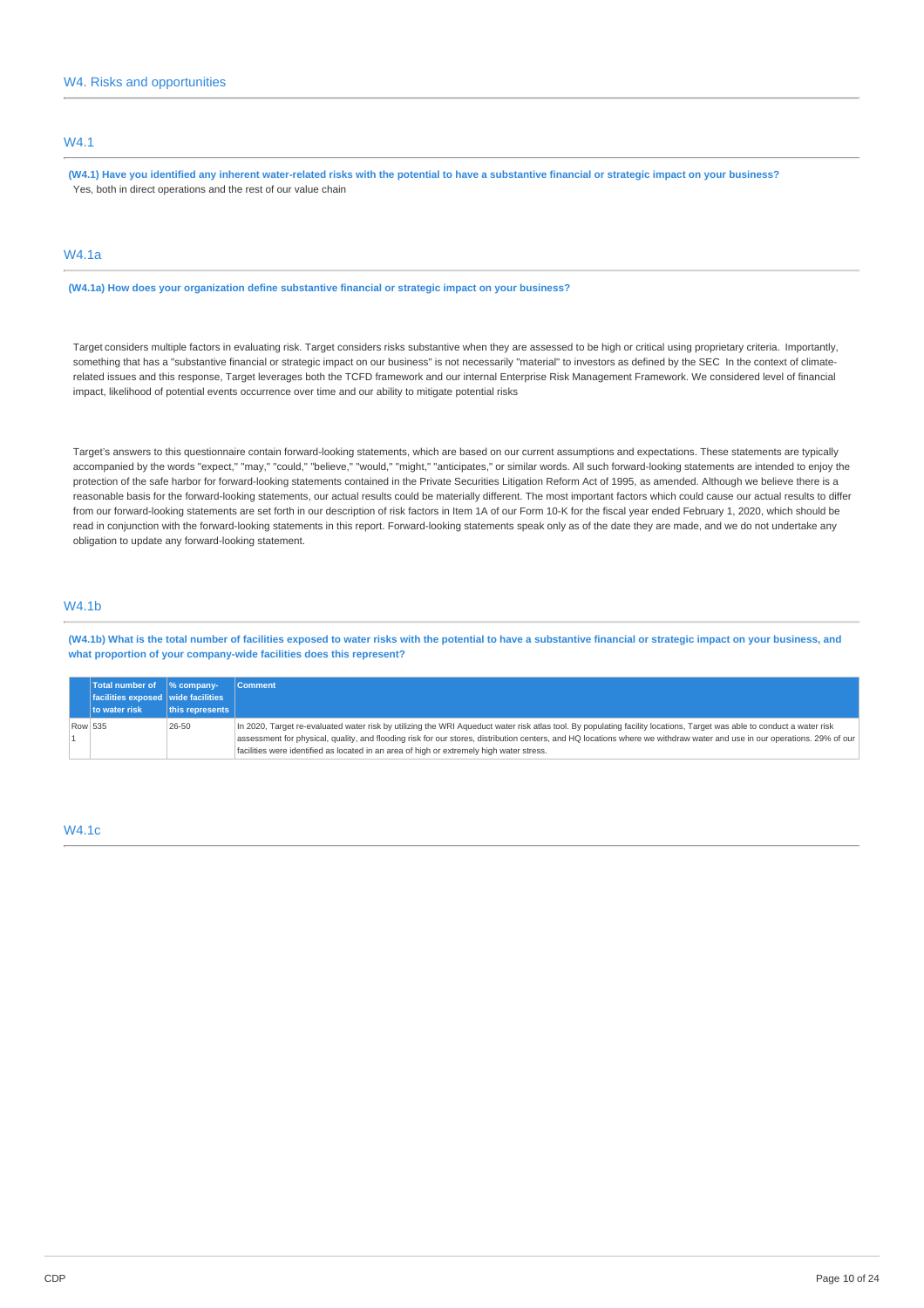**(W4.1c) By river basin, what is the number and proportion of facilities exposed to water risks that could have a substantive financial or strategic impact on your business, and what is the potential business impact associated with those facilities?** 

# **Country/Area & River basin**

| United States of America | Other.<br>r. please specify (Numerous river basins). |
|--------------------------|------------------------------------------------------|

**Number of facilities exposed to water risk**  535

**% company-wide facilities this represents** 

26-50

**Production value for the metals & mining activities associated with these facilities**  <Not Applicable>

**% company's annual electricity generation that could be affected by these facilities**  <Not Applicable>

**% company's global oil & gas production volume that could be affected by these facilities**  <Not Applicable>

## **% company's total global revenue that could be affected**

Unknown

## **Comment**

In 2020, Target re-evaluated water risk by utilizing the WRI Aqueduct water risk atlas tool. By populating facility locations, Target was able to conduct a water risk assessment for physical, quality, and flooding risk for our stores, distribution centers, and HQ locations where we withdraw water and use in our operations. 29% of our facilities were identified as located in an area of high or extremely high water stress.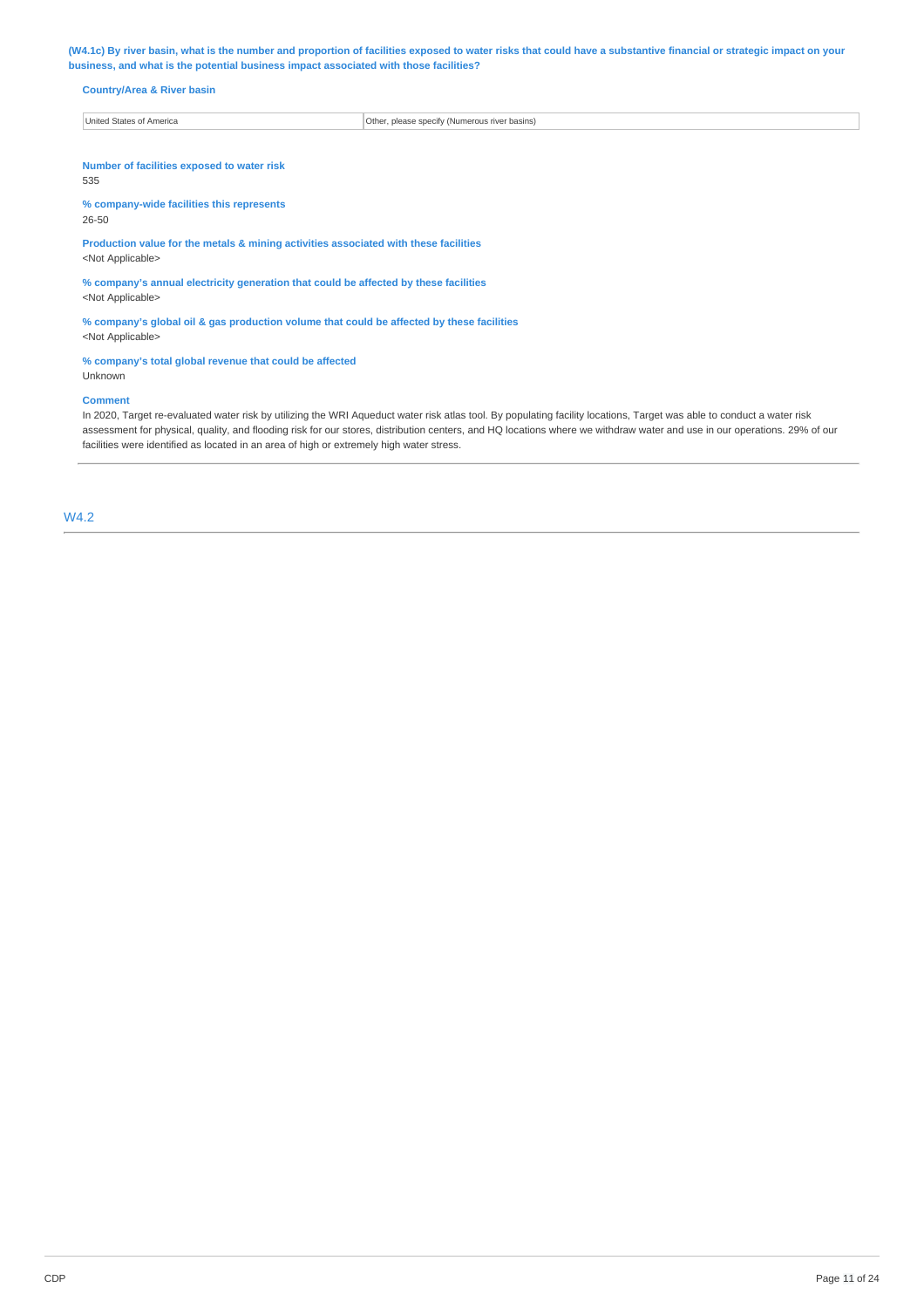**(W4.2) Provide details of identified risks in your direct operations with the potential to have a substantive financial or strategic impact on your business, and your response to those risks.** 

| <b>Country/Area &amp; River basin</b> |  |  |
|---------------------------------------|--|--|

| Initad<br>merica | nown. |
|------------------|-------|
|                  |       |

# **Type of risk & Primary risk driver**

| ednac.<br>$\cdots$<br>. |
|-------------------------|
|                         |

## **Primary potential impact**

Brand damage

## **Company-specific description**

Target stakeholders (guests, investors, etc.) expect that we are acting responsibly and have oversight of our value chain as related to water. We can expect significant brand and/or reputational damage if Target stakeholders do not perceive our efforts to be sufficient. We focus our fresh water stewardship efforts in areas and on issues where our influence and support can help deliver the greatest impact.

**Timeframe**  4-6 years

Unknown

**Magnitude of potential impact** 

**Likelihood**  Unknown

**Are you able to provide a potential financial impact figure?**  No, we do not have this figure

**Potential financial impact figure (currency)**  <Not Applicable>

**Potential financial impact figure - minimum (currency)**  <Not Applicable>

**Potential financial impact figure - maximum (currency)**  <Not Applicable>

**Explanation of financial impact**  Impact not quantified financially

**Primary response to risk**  Engage with NGOs/special interest groups

**Description of response**  Target's response includes engagement with other stakeholders in the river basin and engagement with suppliers.

**Cost of response** 

#### **Explanation of cost of response**

Cost of response not quantified at corporate level

## W4.2a

**(W4.2a) Provide details of risks identified within your value chain (beyond direct operations) with the potential to have a substantive financial or strategic impact on your business, and your response to those risks.** 

**Country/Area & River basin** 

| India<br>$- - - -$ | KNOWN |
|--------------------|-------|
|                    |       |

**Stage of value chain** 

Supply chain

**Type of risk & Primary risk driver** 

Reputation & markets **Increased stakeholder concern or negative stakeholder feedback** 

**Primary potential impact** 

Company brand damage

## **Company-specific description**

Target stakeholders (guests, investors, etc.) expect that we are acting responsibly and have oversight of our value chain as related to water. We can expect significant brand and/or reputational damage if Target stakeholders do not perceive our efforts to be sufficient. We focus our fresh water stewardship efforts in areas and on issues where our influence and support can help deliver the greatest impact. .

**Timeframe** 

1-3 years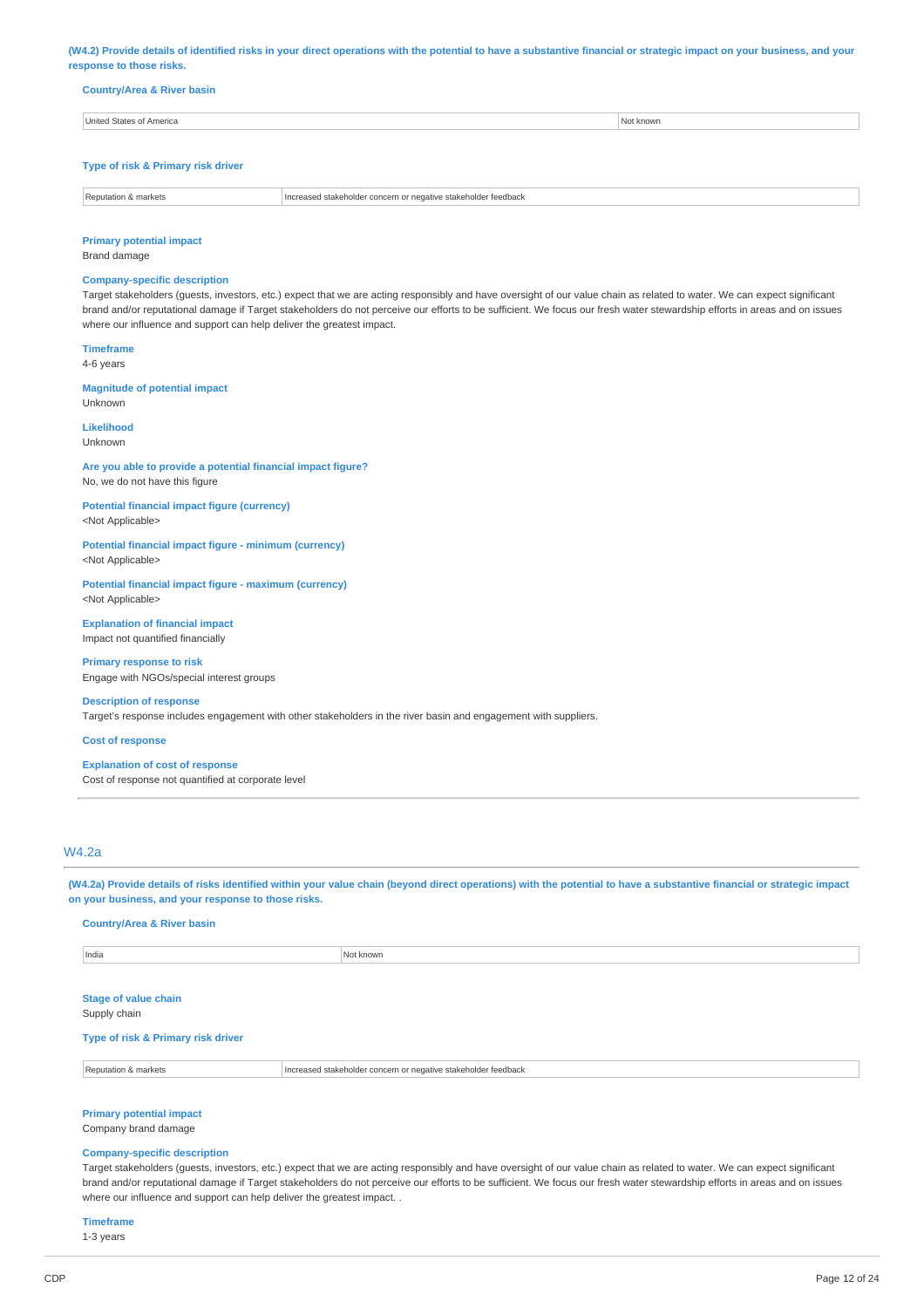# **Magnitude of potential impact**  Unknown **Likelihood**  Unknown **Are you able to provide a potential financial impact figure?**  No, we do not have this figure **Potential financial impact figure (currency)**  <Not Applicable> **Potential financial impact figure - minimum (currency)**  <Not Applicable> **Potential financial impact figure - maximum (currency)**  <Not Applicable> **Explanation of financial impact**  Impact not quantified financially **Primary response to risk**  Supplier engagement **Collaboration** Other, please specify (NGO Collaboration) **Description of response Cost of response Explanation of cost of response**  Cost of response not quantified at corporate level **Country/Area & River basin**  China Not known and the contract of the contract of the contract of the contract of the contract of the contract of the contract of the contract of the contract of the contract of the contract of the contract of the contra **Stage of value chain**  Supply chain **Type of risk & Primary risk driver**  Reputation & markets **Increased stakeholder concern or negative stakeholder feedback Primary potential impact**  Company brand damage **Company-specific description**  Target stakeholders (guests, investors, etc.) expect that we are acting responsibly and have oversight of our value chain as related to water. We can expect significant brand and/or reputational damage if Target stakeholders do not perceive our efforts to be sufficient. We focus our fresh water stewardship efforts in areas and on issues where our influence and support can help deliver the greatest impact. **Timeframe**  1-3 years **Magnitude of potential impact**  Unknown **Likelihood**  Unknown **Are you able to provide a potential financial impact figure?**  No, we do not have this figure **Potential financial impact figure (currency)**  <Not Applicable> **Potential financial impact figure - minimum (currency)**  <Not Applicable> **Potential financial impact figure - maximum (currency)**  <Not Applicable> **Explanation of financial impact**  Impact not quantified financially **Primary response to risk**  Supplier engagement **Collaboration** Computer of Other, please specify (NGO Collaboration)

# **Description of response**

#### **Cost of response**

## **Explanation of cost of response**

Cost of response not quantified at corporate level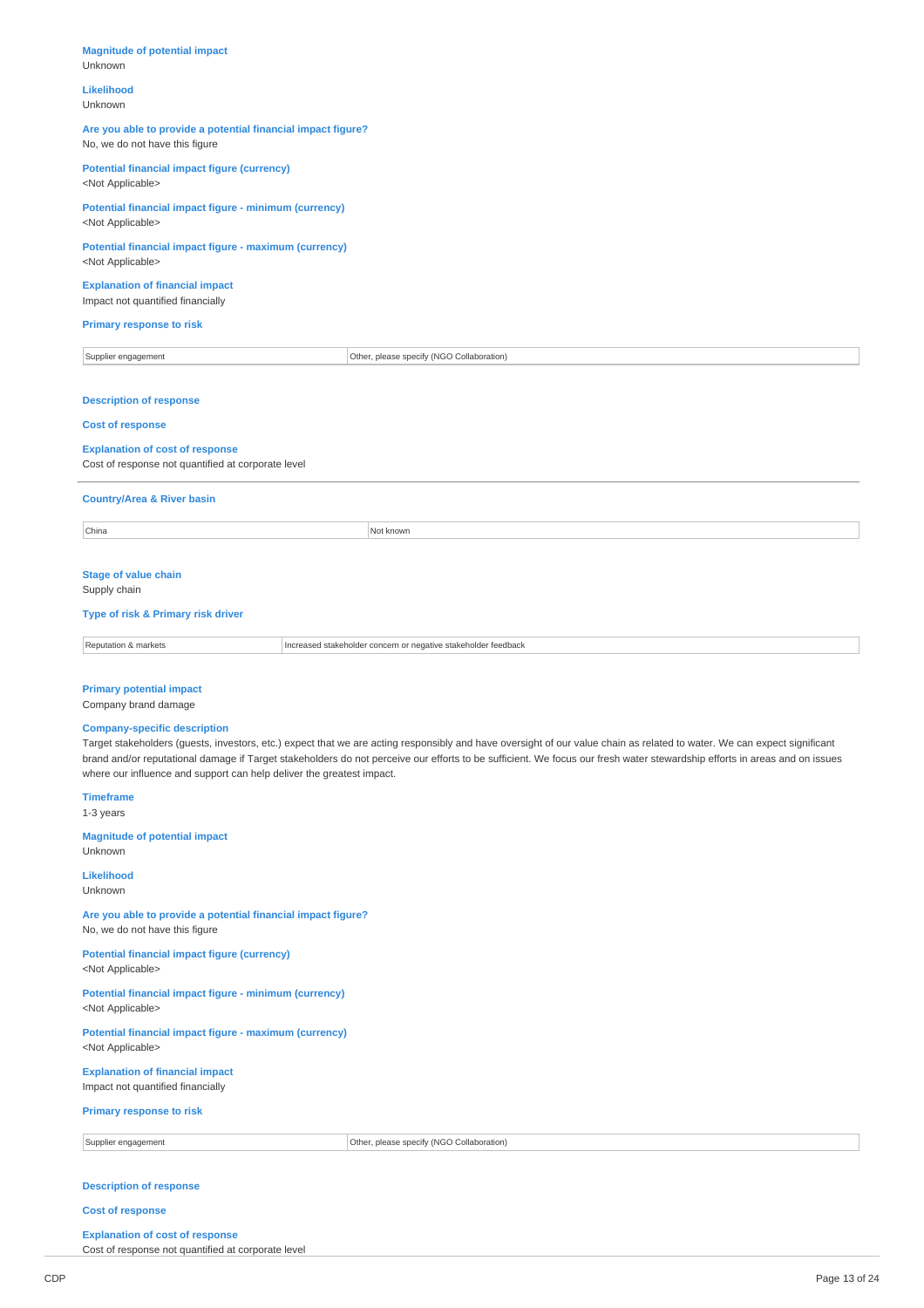#### **Country/Area & River basin**

Singapore Not known and the set of the set of the set of the set of the set of the set of the set of the set of the set of the set of the set of the set of the set of the set of the set of the set of the set of the set of

## **Stage of value chain**

Supply chain

## **Type of risk & Primary risk driver**

| Renutatio<br>iarkets<br><b>STATE</b> | : stakeholder feedback<br>and atakeholder compared<br>100000000<br>atıve<br>$\sim$ noorn<br>$-$ none. |
|--------------------------------------|-------------------------------------------------------------------------------------------------------|

## **Primary potential impact**

Company brand damage

### **Company-specific description**

Target stakeholders (guests, investors, etc.) expect that we are acting responsibly and have oversight of our value chain as related to water. We can expect significant brand and/or reputational damage if Target stakeholders do not perceive our efforts to be sufficient. We focus our fresh water stewardship efforts in areas and on issues where our influence and support can help deliver the greatest impact.

### **Timeframe**

1-3 years

# **Magnitude of potential impact**

Unknown

## **Likelihood**

Unknown

## **Are you able to provide a potential financial impact figure?**  No, we do not have this figure

**Potential financial impact figure (currency)**  <Not Applicable>

### **Potential financial impact figure - minimum (currency)**  <Not Applicable>

**Potential financial impact figure - maximum (currency)**  <Not Applicable>

# **Explanation of financial impact**

Impact not quantified financially

## **Primary response to risk**

Supplier engagement **Collaboration** Collaboration Collaboration Collaboration Collaboration **Description of response Cost of response Explanation of cost of response**  Cost of response not quantified at corporate level **Country/Area & River basin** 

**Viet Nam Not known** 

## **Stage of value chain**  Supply chain

## **Type of risk & Primary risk driver**

Reputation & markets **Increased stakeholder concern or negative stakeholder feedback** 

## **Primary potential impact**

Company brand damage

## **Company-specific description**

Target stakeholders (guests, investors, etc.) expect that we are acting responsibly and have oversight of our value chain as related to water. We can expect significant brand and/or reputational damage if Target stakeholders do not perceive our efforts to be sufficient. We focus our fresh water stewardship efforts in areas and on issues where our influence and support can help deliver the greatest impact.

# **Timeframe**

1-3 years

**Magnitude of potential impact**  Unknown

**Likelihood**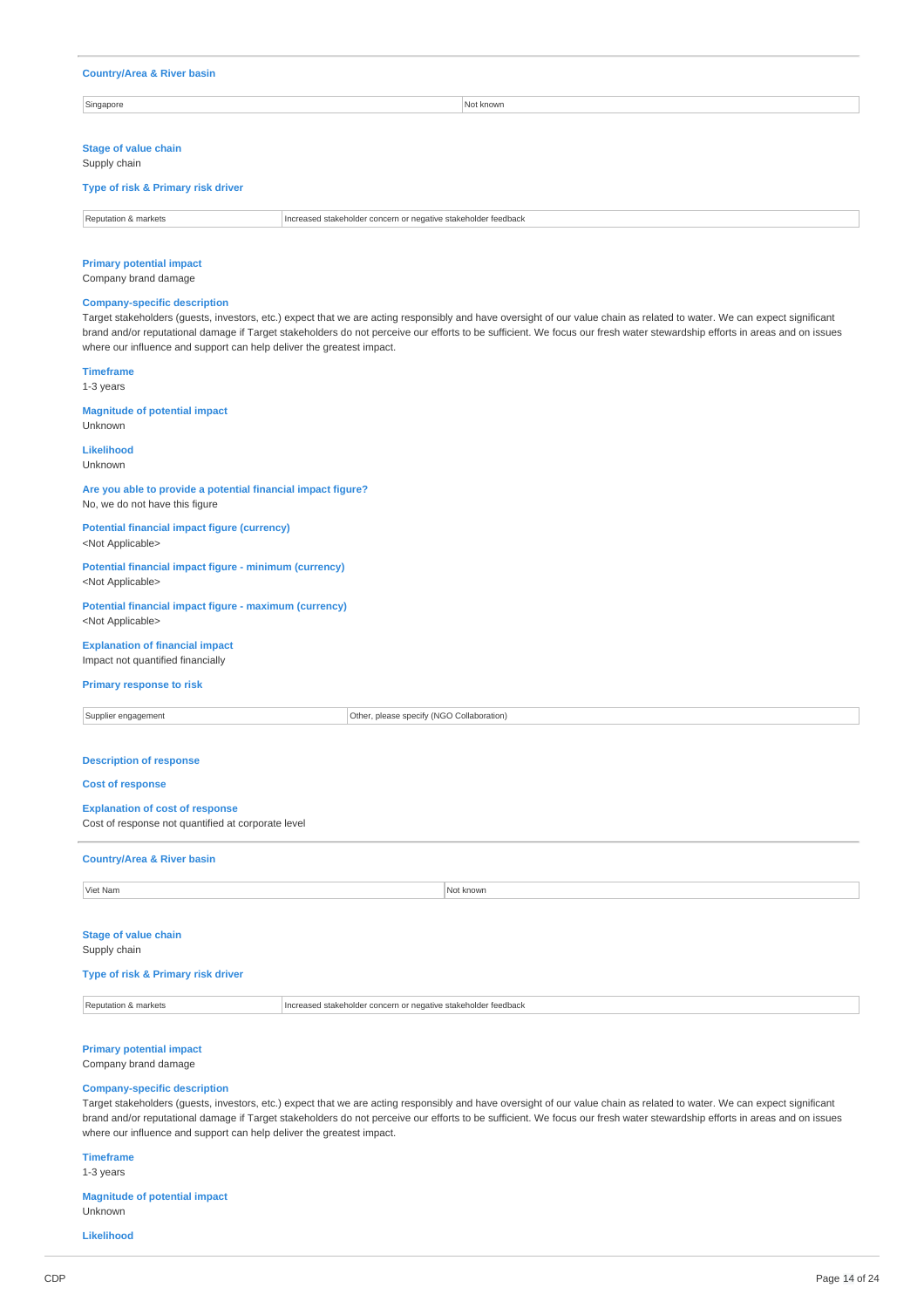#### Unknown

## **Are you able to provide a potential financial impact figure?**  No, we do not have this figure

**Potential financial impact figure (currency)** 

# <Not Applicable>

**Potential financial impact figure - minimum (currency)**  <Not Applicable>

# **Potential financial impact figure - maximum (currency)**  <Not Applicable>

# **Explanation of financial impact**

Impact not quantified financially

## **Primary response to risk**

Supplier engagement Collaboration Collaboration Collaboration Collaboration Collaboration

# **Description of response**

## **Cost of response**

#### **Explanation of cost of response**

Cost of response not quantified at corporate level

# W4.3

**(W4.3) Have you identified any water-related opportunities with the potential to have a substantive financial or strategic impact on your business?**  No

# W4.3b

**(W4.3b) Why does your organization not consider itself to have water-related opportunities?** 

| Primary<br><b>reason</b> | Please explain                                                                                                                                                                                                                 |
|--------------------------|--------------------------------------------------------------------------------------------------------------------------------------------------------------------------------------------------------------------------------|
| Row Not yet              | At this point in time, Target has investigated and pursued opportunities at the product level, such as high-efficiency laundry detergents, but not yet evaluated water-related opportunities at least of the product level, su |
| evaluated                | the strategic level.                                                                                                                                                                                                           |

# W5. Facility-level water accounting

# W5.1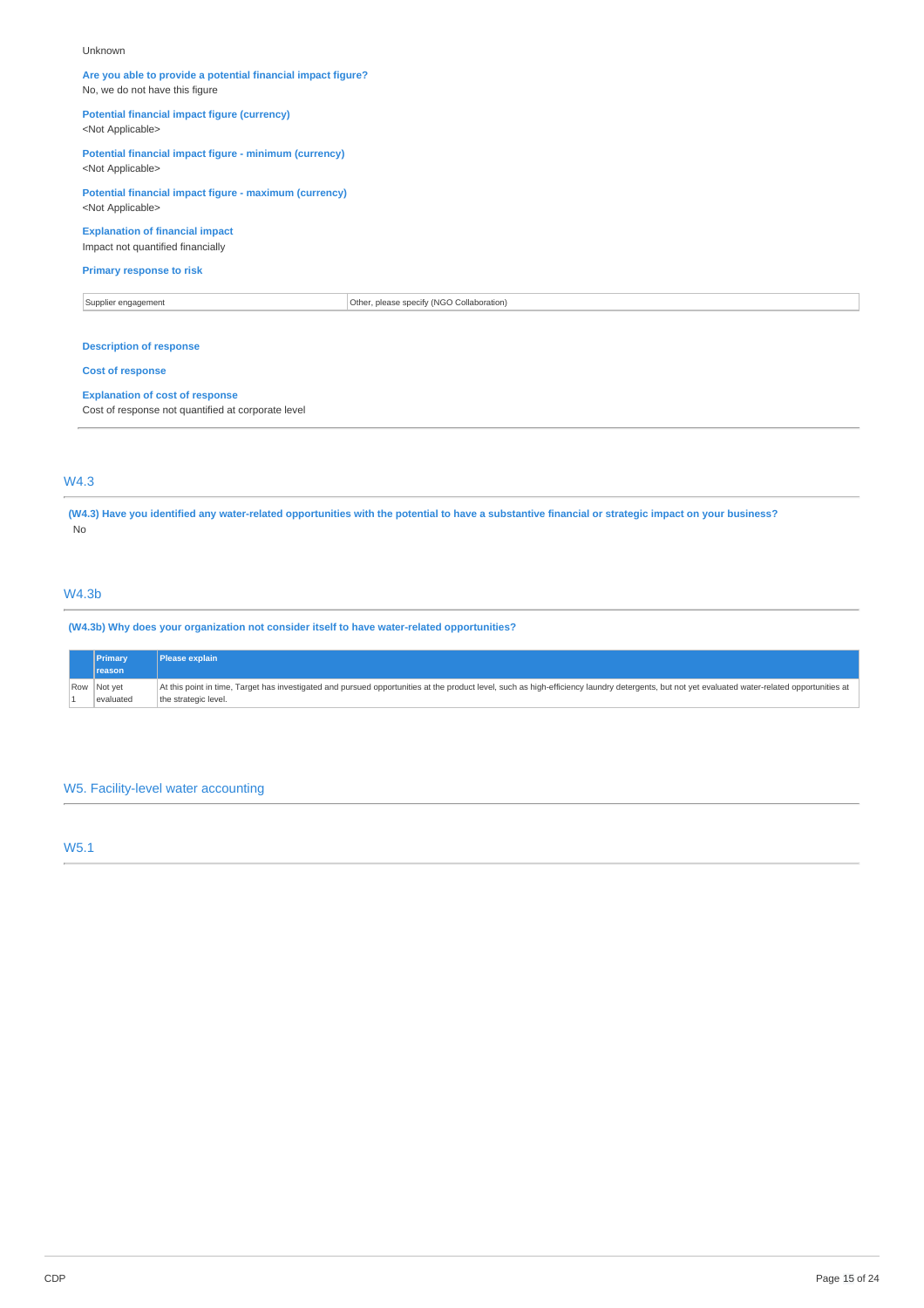**(W5.1) For each facility referenced in W4.1c, provide coordinates, water accounting data, and a comparison with the previous reporting year.** 

**Facility reference number**  Please select **Facility name (optional) Country/Area & River basin**  Please select **Latitude Longitude Located in area with water stress**  Please select **Primary power generation source for your electricity generation at this facility**  <Not Applicable> **Oil & gas sector business division**  <Not Applicable> **Total water withdrawals at this facility (megaliters/year) Comparison of total withdrawals with previous reporting year**  Please select **Withdrawals from fresh surface water, including rainwater, water from wetlands, rivers and lakes Withdrawals from brackish surface water/seawater Withdrawals from groundwater - renewable Withdrawals from groundwater - non-renewable Withdrawals from produced/entrained water Withdrawals from third party sources Total water discharges at this facility (megaliters/year) Comparison of total discharges with previous reporting year**  Please select **Discharges to fresh surface water Discharges to brackish surface water/seawater Discharges to groundwater Discharges to third party destinations Total water consumption at this facility (megaliters/year) Comparison of total consumption with previous reporting year**  Please select

**Please explain** 

W6. Governance

# W6.1

**(W6.1) Does your organization have a water policy?** 

Yes, we have a documented water policy that is publicly available

# W6.1a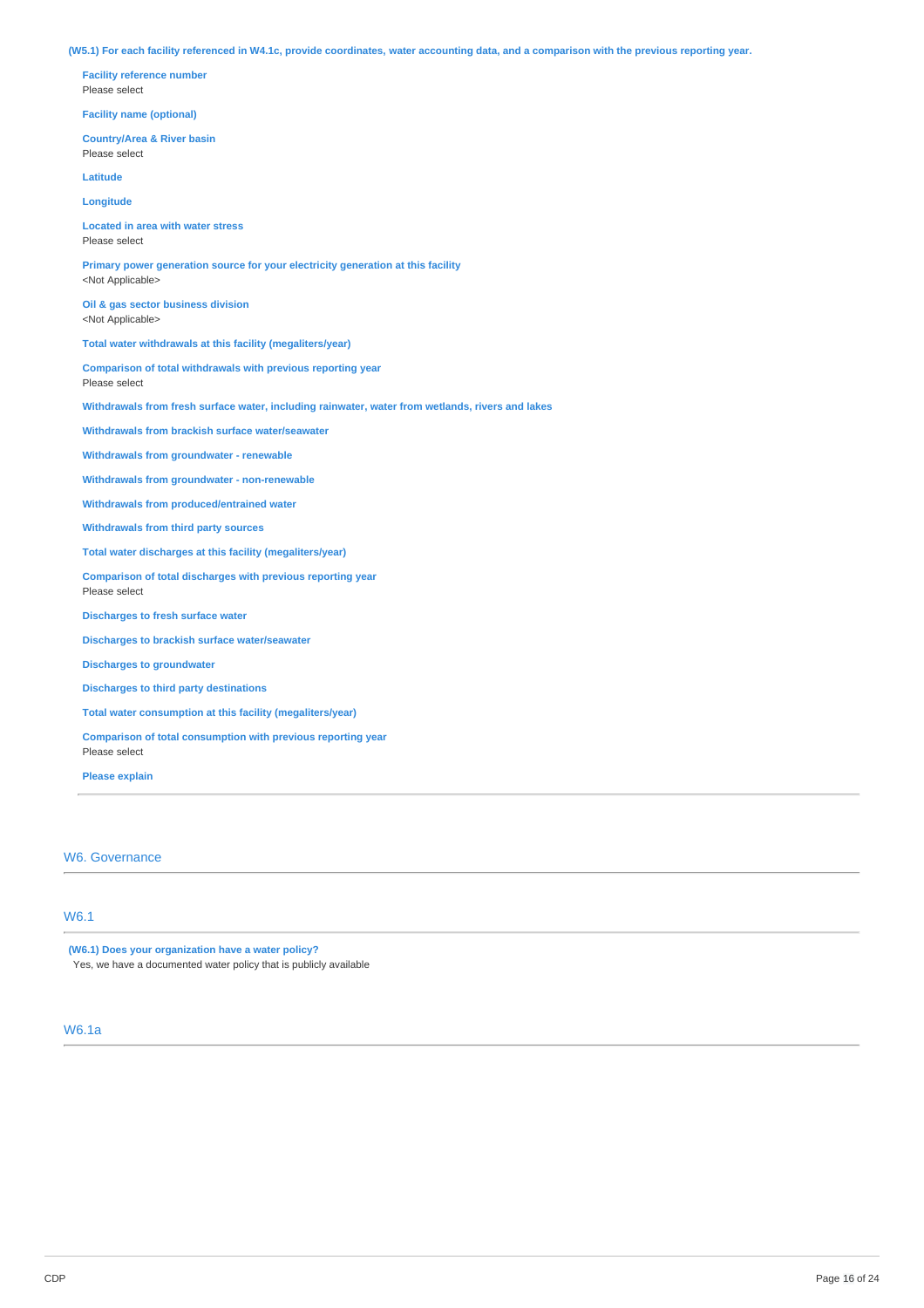## **(W6.1a) Select the options that best describe the scope and content of your water policy.**

|              | <b>Scope</b>   | <b>Content</b>                        | <b>Please explain</b>                                                                                                                                                              |
|--------------|----------------|---------------------------------------|------------------------------------------------------------------------------------------------------------------------------------------------------------------------------------|
|              | Row   Company- | Description of                        | BUSINESS DEPENDENCY ON WATER: Our direct use in stores depends on sufficient amounts of good quality freshwater available for use. These uses include heating,                     |
| $\mathbf{1}$ | wide           | business                              | cooling, providing access to clean, running water for guests in restroom facilities, and clean in place procedures. Clean water is deemed vital, and without it, our direct        |
|              |                | dependency on                         | operations would not be able to adequately serve our guests and team members as they shop and work in Target-owned facilities. Our indirect use in contracted manufacturing        |
|              |                | water                                 | facilities depends on sufficient amounts of good quality freshwater available for use. These uses include textile dying, finishing processes, access to water for workforce use in |
|              |                | Description of                        | restroom facilities and clean in place procedures. Clean water is deemed vital, and without it, our indirect operations would not be able to manufacture the products that we      |
|              |                | business impact                       | source and sell. BUSINESS IMPACT ON WATER: Water is important to the success of our business operations, from our supply chains to our stores and the communities                  |
|              |                | on water                              | within which we operate. We'll focus our freshwater stewardship efforts in areas and on issues where our influence and support can help deliver the greatest impact. WATER-        |
|              |                | Description of                        | RELATED PERFORMANCE STANDARDS FOR DIRECT OPERATIONS: Across our stores, distribution centers and headquarters locations, we're taking action to reduce                             |
|              |                | water-related                         | water scarcity, improve water quality outcomes and manage storm-water flows. By 2025: 15% absolute water reduction for stores, distribution centers and headquarters               |
|              |                | performance                           | locations (baseline 2010) WATER-RELATED STANDARDS FOR PROCUREMENT : Our water footprint starts with growing the raw materials needed to produce our products,                      |
|              |                | standards for                         | such as food and fiber, so we're working to better understand our basin-level impacts to prioritize our responses. By 2022: Source 100% sustainable cotton for our owned brand     |
|              |                | direct operations                     | and exclusive national brand products REFERENCE TO INTERNATIONAL STANDARDS AND WIDELY-RECOGNIZED WATER INITIATIVES: we recently joined the ZDHC                                    |
|              |                | Description of                        | Roadmap to Zero Program, and will use its wastewater guidelines for our 2025 manufacturing goal for water. The guidelines were designed to help companies reduce                   |
|              |                | water-related<br>standards for        | hazardous chemicals in manufacturing and prevent them from being discharged in wastewater and impacting surrounding communities.<br>CDP W6.1a.docx                                 |
|              |                | procurement                           |                                                                                                                                                                                    |
|              |                | Reference to                          |                                                                                                                                                                                    |
|              |                | international                         |                                                                                                                                                                                    |
|              |                | standards and                         |                                                                                                                                                                                    |
|              |                | widely-recognized                     |                                                                                                                                                                                    |
|              |                | water initiatives                     |                                                                                                                                                                                    |
|              |                | Company water                         |                                                                                                                                                                                    |
|              |                | targets and goals                     |                                                                                                                                                                                    |
|              |                | Commitment to                         |                                                                                                                                                                                    |
|              |                | align with public                     |                                                                                                                                                                                    |
|              |                | policy initiatives,                   |                                                                                                                                                                                    |
|              |                | such as the SDGs                      |                                                                                                                                                                                    |
|              |                | Commitments                           |                                                                                                                                                                                    |
|              |                | beyond regulatory                     |                                                                                                                                                                                    |
|              |                | compliance                            |                                                                                                                                                                                    |
|              |                | Commitment to                         |                                                                                                                                                                                    |
|              |                | water-related                         |                                                                                                                                                                                    |
|              |                | innovation                            |                                                                                                                                                                                    |
|              |                | Commitment to                         |                                                                                                                                                                                    |
|              |                | stakeholder                           |                                                                                                                                                                                    |
|              |                | awareness and                         |                                                                                                                                                                                    |
|              |                | education                             |                                                                                                                                                                                    |
|              |                | Commitment to                         |                                                                                                                                                                                    |
|              |                | water stewardship                     |                                                                                                                                                                                    |
|              |                | and/or collective                     |                                                                                                                                                                                    |
|              |                | action                                |                                                                                                                                                                                    |
|              |                | Acknowledgement<br>of the human right |                                                                                                                                                                                    |
|              |                | to water and                          |                                                                                                                                                                                    |
|              |                | sanitation                            |                                                                                                                                                                                    |
|              |                | Recognition of                        |                                                                                                                                                                                    |
|              |                | environmental                         |                                                                                                                                                                                    |
|              |                | linkages, for                         |                                                                                                                                                                                    |
|              |                | example, due to                       |                                                                                                                                                                                    |
|              |                | climate change                        |                                                                                                                                                                                    |
|              |                |                                       |                                                                                                                                                                                    |

# W6.2

**(W6.2) Is there board level oversight of water-related issues within your organization?**  Yes

# W6.2a

**(W6.2a) Identify the position(s) (do not include any names) of the individual(s) on the board with responsibility for water-related issues.** 

|                 | <b>Position</b> Please explain                                                                                                                                                                                                                                                                                                                                                                                 |
|-----------------|----------------------------------------------------------------------------------------------------------------------------------------------------------------------------------------------------------------------------------------------------------------------------------------------------------------------------------------------------------------------------------------------------------------|
| l of            |                                                                                                                                                                                                                                                                                                                                                                                                                |
| individual      |                                                                                                                                                                                                                                                                                                                                                                                                                |
| Board-<br>level | Target's Board of Directors is active and retains oversight responsibility over the Corporation's key strategic risks including those relating to corporate responsibility matters. The Nominating and<br>Governance Committee of the Board of Directors has overall oversight responsibility over corporate responsibility matters. Target recognizes that environmental, social and governance issues are of |
|                 | committee increasing importance to many investors. Target's Board remains persistent in their willingness to advance the company's strategy, and make certain that all our talent and resources are aligned with the                                                                                                                                                                                           |
|                 | strategy, and overseeing our corporate social responsibility and sustainability strategies. Target's Board meets with Corporate Responsibility management and other functional leaders across the                                                                                                                                                                                                              |
|                 | company to determine strategies, policies, and goals related to sustainability and regularly report to and seek input from the Nominating and Governance Committee on those matters, including                                                                                                                                                                                                                 |
|                 | climate-related issues.                                                                                                                                                                                                                                                                                                                                                                                        |

# W6.2b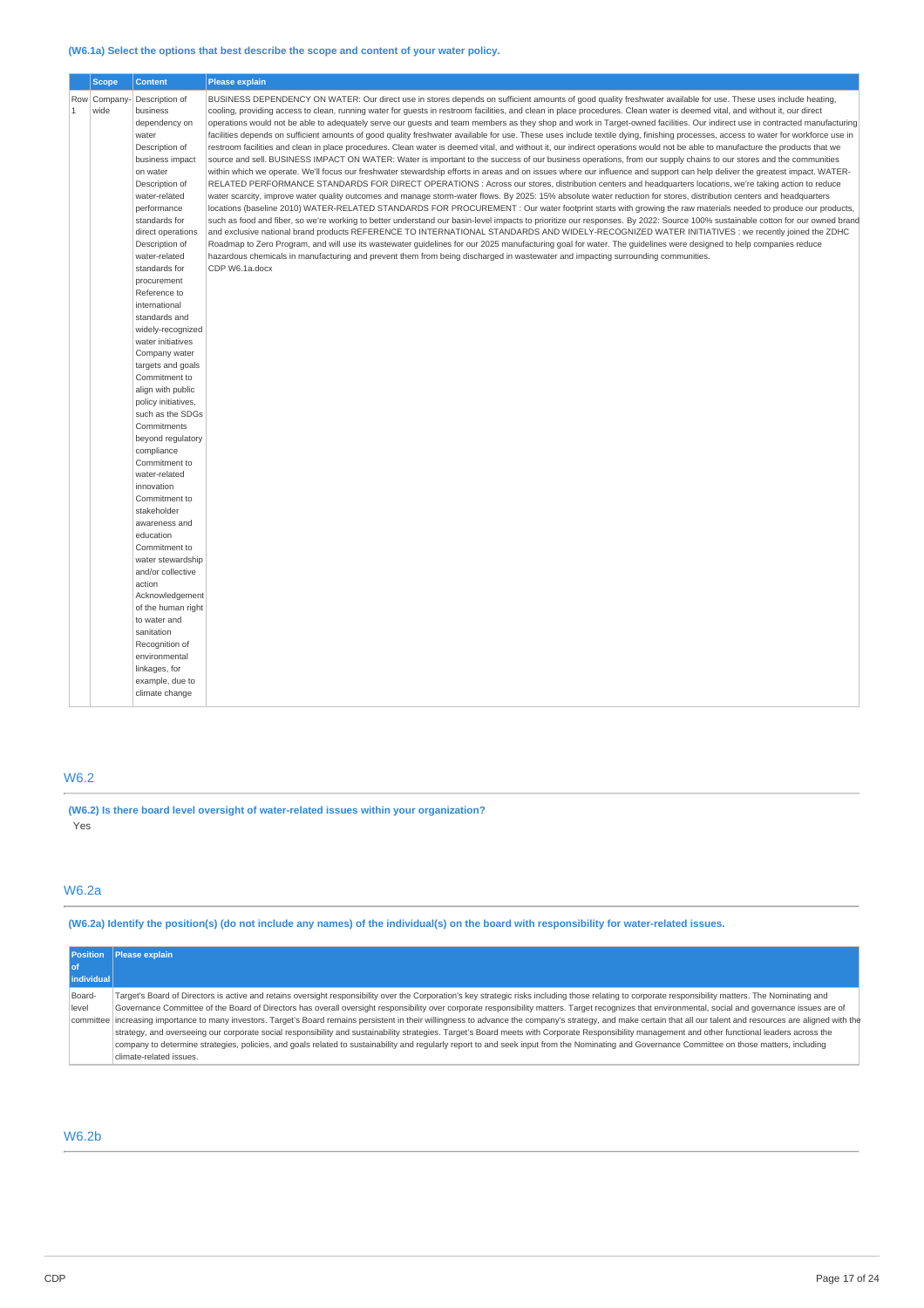#### **(W6.2b) Provide further details on the board's oversight of water-related issues.**

| <b>Frequency that</b><br>water-related<br>issues are a<br>scheduled<br>agenda item | Governance<br>mechanisms into<br>which water-<br><b>related issues</b><br>are integrated                                                                                                                                                                                 | <b>Please explain</b>                                                                                                                                                                                                                                                                                                                                                                                                                                                                                                                                                                                                                                                         |
|------------------------------------------------------------------------------------|--------------------------------------------------------------------------------------------------------------------------------------------------------------------------------------------------------------------------------------------------------------------------|-------------------------------------------------------------------------------------------------------------------------------------------------------------------------------------------------------------------------------------------------------------------------------------------------------------------------------------------------------------------------------------------------------------------------------------------------------------------------------------------------------------------------------------------------------------------------------------------------------------------------------------------------------------------------------|
| Row Scheduled -<br>some meetings                                                   | Monitoring<br>implementation<br>and performance<br>Reviewing and<br>guiding major<br>plans of action<br>Reviewing and<br>guiding risk<br>management<br>policies<br>Reviewing and<br>guiding strategy<br>Reviewing and<br>guiding corporate<br>responsibility<br>strategy | The Board of Directors' review of environmental and social topics is obtained through the updates it receives from the Nominating and Governance Committee. The<br>Nominating and Governance Committee reviews environmental and social topics semi-annually. This happens independently of our financial reporting process, which<br>includes economic topics, and is overseen throughout the year by the Audit and Finance Committee, which provides regular reports to the Board of Directors. Target's<br>Senior Vice President of Corporate Responsibility presents to the Nominating and Governance Committee semi-annually on corporate responsibility related topics. |

## W6.3

**(W6.3) Provide the highest management-level position(s) or committee(s) with responsibility for water-related issues (do not include the names of individuals).** 

## **Name of the position(s) and/or committee(s)**

Other, please specify (Senior Vice President of Corporate Responsibility)

## **Responsibility**

Both assessing and managing water-related risks and opportunities

## **Frequency of reporting to the board on water-related issues**

As important matters arise

## **Please explain**

The Senior Vice President of Corporate Responsibility oversees corporate responsibility across Target. This role reports to the Chief Communications Officer.

## W6.4

**(W6.4) Do you provide incentives to C-suite employees or board members for the management of water-related issues?** 

|       | Provide incentives for management of water-related issues'     |  |
|-------|----------------------------------------------------------------|--|
| Row 1 | No, and we do not plan to introduce them in the next two years |  |

## W6.5

**(W6.5) Do you engage in activities that could either directly or indirectly influence public policy on water through any of the following?**  Yes, other

# W6.5a

**(W6.5a) What processes do you have in place to ensure that all of your direct and indirect activities seeking to influence policy are consistent with your water policy/water commitments?** 

In early 2018 we announced a holistic approach to freshwater stewardship that acknowledges water as part of a bigger global system linked to other megatrends such as climate change, rapid urbanization and population growth. Target's Water cross-functional team worked closely with our Government Affairs staff to ensure they were briefed and understand the Freshwater approach as it relates to policy. We promote sustainable water management in California as an active member of the California Water Action Collaborative, and by engaging collectively with other companies to support public policies that advance resilient water solutions through Ceres' Connect the Drops campaign. The California Water Action Collaborative (CWAC) is a platform for diverse stakeholders - including leading environmental organizations, food & beverage companies, agricultural producers, and others - to come together and pursue collective action projects that will improve California's water security for people, business, agriculture and nature. Ceres' Connect the Drops showcases the strong leadership of California companies and urges policymakers to advance resilient water solutions that ensure sustainable management of the state's stressed, and often unpredictable water supplies.

## W6.6

**(W6.6) Did your organization include information about its response to water-related risks in its most recent mainstream financial report?**  No, and we have no plans to do so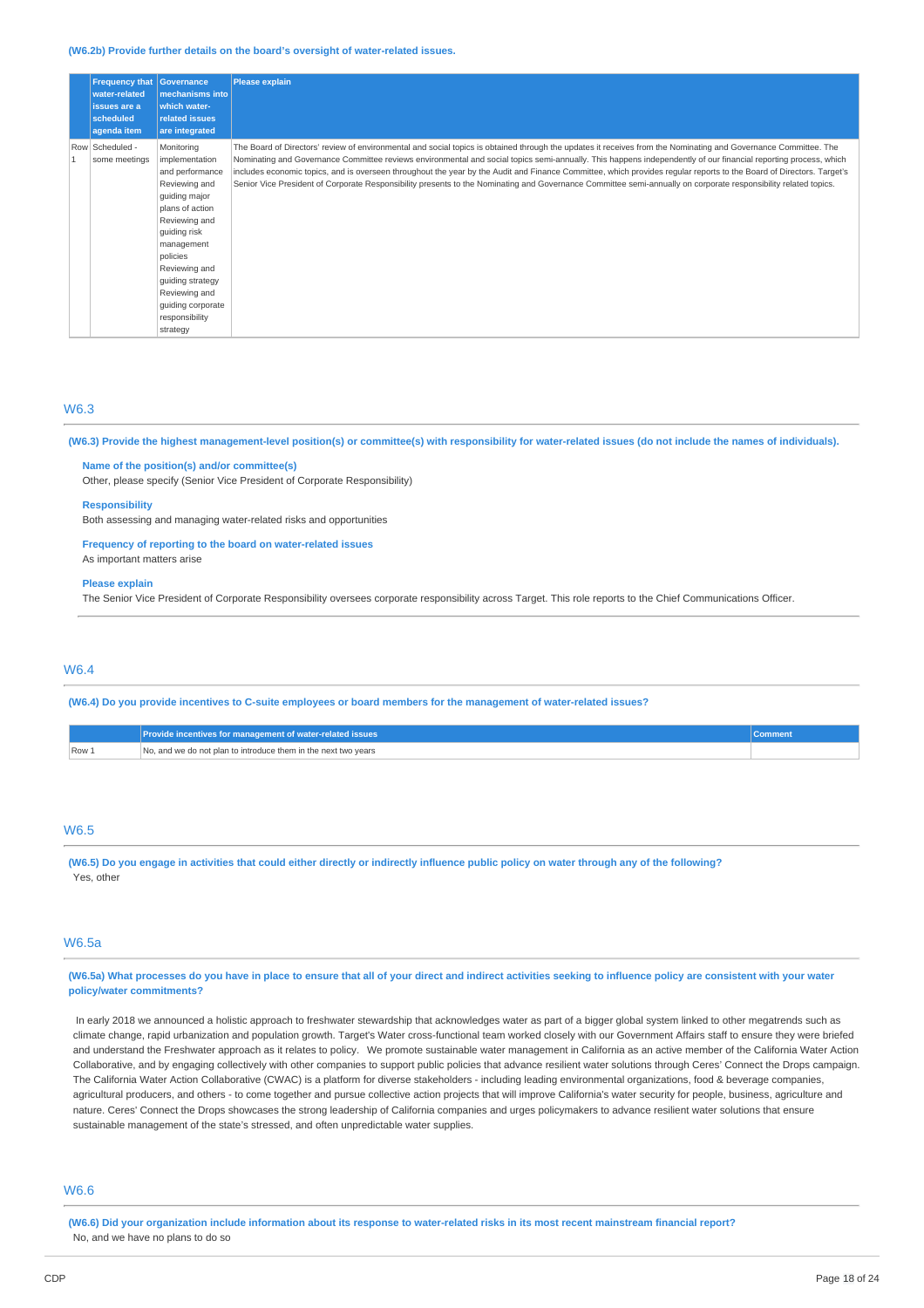# W7.1

## **(W7.1) Are water-related issues integrated into any aspects of your long-term strategic business plan, and if so how?**

|                                                   | Are water-related issues integrated?                                                                  | Long-term<br>time horizon<br>(years) | <b>Please explain</b>                                                                                                                                                                                                                                                   |
|---------------------------------------------------|-------------------------------------------------------------------------------------------------------|--------------------------------------|-------------------------------------------------------------------------------------------------------------------------------------------------------------------------------------------------------------------------------------------------------------------------|
| Long-term business<br>objectives                  | No, water-related issues were reviewed but<br>not considered as strategically<br>relevant/significant | $5 - 10$                             | Water-related issues are not material – they are an annual expense, but not one that will drive significant or strategically<br>relevant impacts.                                                                                                                       |
| Strategy for<br>achieving long-term<br>objectives | No, water-related issues were reviewed but<br>not considered as strategically<br>relevant/significant | $5 - 10$                             | Water-related issues are not material – they are an annual expense, but not one that will drive significant or strategically<br>relevant impacts.                                                                                                                       |
| Financial planning                                | No, water-related issues were reviewed but<br>not considered as strategically<br>relevant/significant | $5 - 10$                             | Target has a long-range plan process that takes into account financial forecasts of water prices and investments. Water-<br>related issues are not material - they are an annual expense, but not one that will drive significant or strategically relevant<br>impacts. |

# W7.2

**(W7.2) What is the trend in your organization's water-related capital expenditure (CAPEX) and operating expenditure (OPEX) for the reporting year, and the anticipated trend for the next reporting year?** 

## **Row 1**

**Water-related CAPEX (+/- % change)**  100

**Anticipated forward trend for CAPEX (+/- % change)**  100

**Water-related OPEX (+/- % change)** 

0.2

**Anticipated forward trend for OPEX (+/- % change)**  7.5

## **Please explain**

In 2020, we did not invest capital expense for water-related initiatives after previously investing in projects in 2019. In 2021, we are investing capital funds for water-related conservation initiatives to increase irrigation efficiency in 200+ stores in mostly high risk water areas. In regards to operating expense changes, 2020 resulted in lower use due to service (Starbucks, Café) shut downs as a result of the Covid-19 Pandemic but still impacted by increasing inflation/rate changes. 2021 is expected to result in prepandemic usage levels but due to increased inflation costs are expected to increase overall.

# W7.3

**(W7.3) Does your organization use climate-related scenario analysis to inform its business strategy?** 

|         | Use of<br>climate-<br>related<br>scenario<br>analysis | <b>Comment</b>                                                                                                                                                                                                                                                                                                                                                                                                                                                                                                                                                                                                                                                                                                                                                                                                                                                                                                                                                                                                           |
|---------|-------------------------------------------------------|--------------------------------------------------------------------------------------------------------------------------------------------------------------------------------------------------------------------------------------------------------------------------------------------------------------------------------------------------------------------------------------------------------------------------------------------------------------------------------------------------------------------------------------------------------------------------------------------------------------------------------------------------------------------------------------------------------------------------------------------------------------------------------------------------------------------------------------------------------------------------------------------------------------------------------------------------------------------------------------------------------------------------|
| Row Yes |                                                       | We continue to explore connections between water and climate (ie. mitigation, adaptation) and are considering the role water stewardship can play in long-term business resilience. We recognize<br>the long-term impacts climate change and carbon regulations have on our business. We now examine environmental impacts embedded within our supply chain to understand our exposure to<br>climate change. In addition to our climate policy, goals, and updated carbon-reduction goals to encompass Scope 3 emissions, we also completed our TCFD Climate risk analysis for the first time in<br>2019. We have also joined other companies in the BSR Value Chain Risk to Resilience working group to best determine our strategy to more comprehensively integrate climate risk into our core<br>business practices. Although we have taken many steps on our journey of risk mitigation, we are working to better understand how to most efficiently implement more resilient business strategies<br>going forward. |

# W7.3a

**(W7.3a) Has your organization identified any water-related outcomes from your climate-related scenario analysis?**  Yes

# W7.3b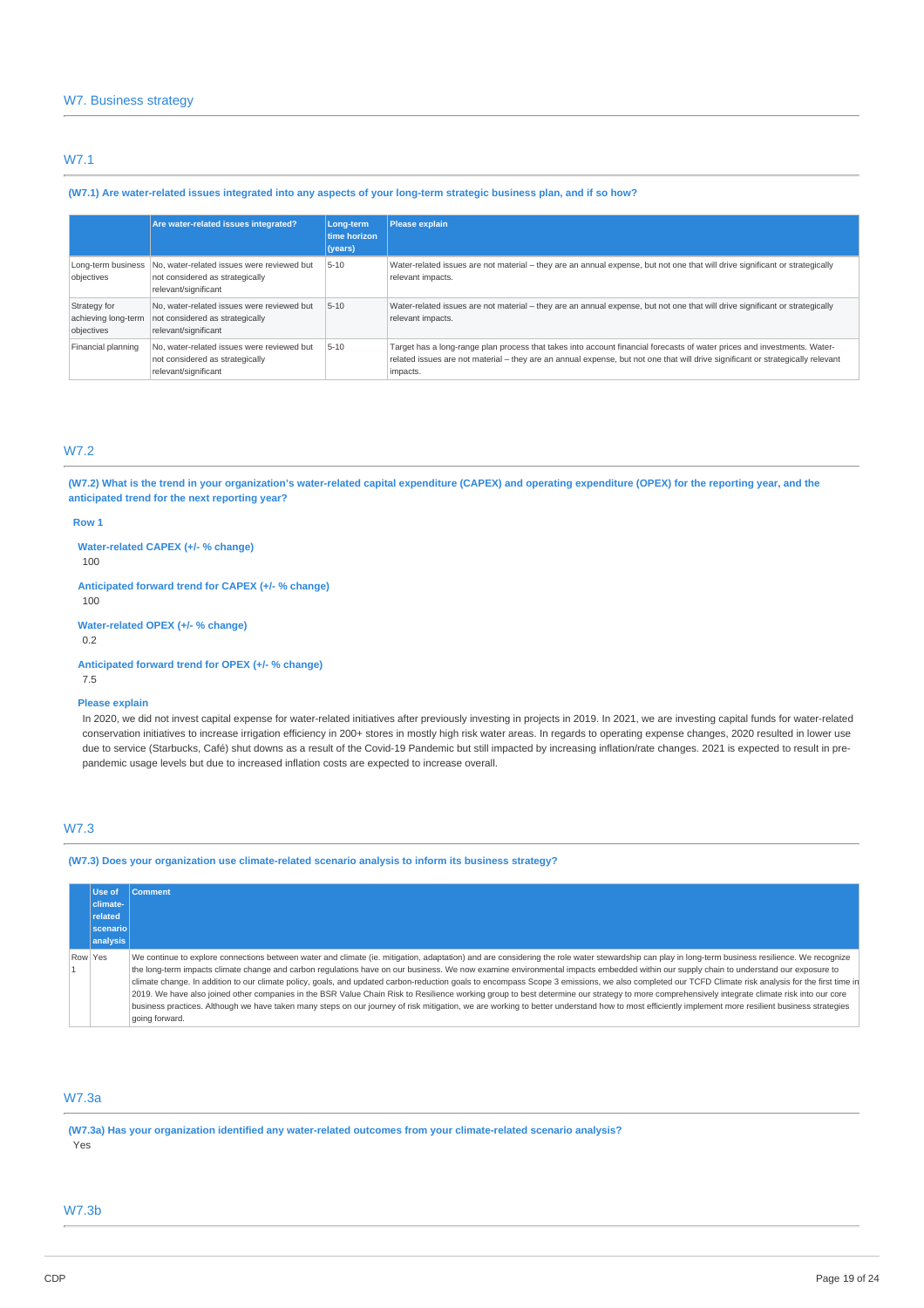## **(W7.3b) What water-related outcomes were identified from the use of climate-related scenario analysis, and what was your organization's response?**

| Climate-<br>related<br>scenarios<br>and<br>models<br>applied                          | <b>Description of possible water-related outcomes</b>                                                                                                                                                                                                                                                                                                                                                                                                                                                                                                                                                                                                                                                                                                                                                                                                                                                                                                                                                                                                                                                                                                                                                                                                                                                                                                                                                                                                                                                                                                  | Company response to possible water-related outcomes                                                                                                                                                                                                                                                                                                                                                                                                                                                                                                                                                                                                                                                                                                                                                                                                                                                                                                                                                                                                                                                                                                                                                                                                                 |
|---------------------------------------------------------------------------------------|--------------------------------------------------------------------------------------------------------------------------------------------------------------------------------------------------------------------------------------------------------------------------------------------------------------------------------------------------------------------------------------------------------------------------------------------------------------------------------------------------------------------------------------------------------------------------------------------------------------------------------------------------------------------------------------------------------------------------------------------------------------------------------------------------------------------------------------------------------------------------------------------------------------------------------------------------------------------------------------------------------------------------------------------------------------------------------------------------------------------------------------------------------------------------------------------------------------------------------------------------------------------------------------------------------------------------------------------------------------------------------------------------------------------------------------------------------------------------------------------------------------------------------------------------------|---------------------------------------------------------------------------------------------------------------------------------------------------------------------------------------------------------------------------------------------------------------------------------------------------------------------------------------------------------------------------------------------------------------------------------------------------------------------------------------------------------------------------------------------------------------------------------------------------------------------------------------------------------------------------------------------------------------------------------------------------------------------------------------------------------------------------------------------------------------------------------------------------------------------------------------------------------------------------------------------------------------------------------------------------------------------------------------------------------------------------------------------------------------------------------------------------------------------------------------------------------------------|
| Row Other,<br>please<br>specify<br>(RCP 4.5,<br>RCP 8.5.<br>SSP <sub>2</sub><br>SSP3) | As part of our scenario analysis for climate-related whole business impacts, we used the WRI<br>Aqueduct tool to highlight water-related risks and opportunities. The WRI Aqueduct tool generates<br>projections for future water stress, seasonal water variability, water supply and water demand, which<br>are informed by two different climate-related scenarios, RCP 4.5 and RCP 8.5, and two shared<br>socioeconomic pathways, SSP2 and SSP3. For our top five geographical markets (based on<br>revenue), we reviewed and analyzed the above indicators against two pathways (BAU and<br>optimistic) and two time scales (to 2020 and to 2040). We also analyzed locations that are integral to<br>our supply chain to understand how the raw materials in our products might be affected, e.g. the risk   management and sustainable resource use. We are working to address the impacts of<br>of water stress in cotton-producing regions of Texas. The outcomes vary depending on the level of<br>optimism assigned to them, as well as the time scale. Results of our analysis reveal, for example,<br>changes in water stress southern US states under business-as-usual and optimistic conditions to<br>2040. Outcomes could impact Target in a variety of ways. In areas prone to drought, for example,<br>water use restrictions could impact the whole of Target's value chain from raw material production,<br>to operational facilities, to downstream use of products that require water, e.g. shampoo, laundry<br>detergent, etc. | Both the BAU and optimistic scenarios revealed water-related risks for our operations and<br>supply chain. We recognize the tension between protecting this critical natural resource and<br>needing it to operate our business. To address this, Target has established a water-related<br>goal of an absolute water reduction by 15 percent in stores, distribution centers, and<br>headquarters locations by 2025. Additionally, created together with World Wildlife Fund<br>(WWF), our freshwater stewardship framework takes a holistic approach by incorporating our<br>existing water management aspirations as well as our work in climate change, chemicals<br>growing the raw materials we need to produce products, from grocery items to cotton fibers.<br>One such effort is our strategic collaboration with the Better Cotton Initiative (BCI). BCI<br>Farmers are trained to use water efficiently and reduce their use of the most harmful<br>chemicals. We joined the ZDHC Roadmap to Zero Programme and plan to use its<br>wastewater quidelines as we set our 2025 manufacturing water goal. Across our stores,<br>distribution centers and headquarters, we are addressing water scarcity, water quality<br>compliance and storm water flows. |

# W7.4

## **(W7.4) Does your company use an internal price on water?**

## **Row 1**

# **Does your company use an internal price on water?**

No, but we are currently exploring water valuation practices

# **Please explain**

Target is working to better understand the true cost of water and will be looking at its impact on our business.

## W8. Targets

# W8.1

**(W8.1) Describe your approach to setting and monitoring water-related targets and/or goals.** 

| <b>Levels</b>     |                    | Monitoring Approach to setting and monitoring targets and/or goals                                                                                                                       |  |
|-------------------|--------------------|------------------------------------------------------------------------------------------------------------------------------------------------------------------------------------------|--|
| for               | lat                |                                                                                                                                                                                          |  |
| targets<br>and/or | corporate<br>level |                                                                                                                                                                                          |  |
| qoals             |                    |                                                                                                                                                                                          |  |
| Row Company-      |                    | Targets are  Target launched our corporate Freshwater Stewardship Approach in March 2018. We have focused our efforts and set initial goals in four key areas where we can make the most |  |
| wide              | monitored          | impact: 1. Raw Materials: Our water footprint starts with growing the raw materials needed to produce our products, such as food and fiber, so we are working to better understand our   |  |
| targets           | at the             | basin-level impacts to prioritize our responses. 2. Manufacturing: Working in our areas of greatest impact, we'll enable our owned-brand manufacturers to do more with less water        |  |
| and goals         | corporate          | where local conditions demand, and aim for net-positive water quality outcomes in priority watersheds for people and nature. 3. Direct Operations: Across our stores, distribution       |  |
| <b>Business</b>   | level              | centers and headquarters locations, we are taking action to reduce water scarcity, improve water quality outcomes and manage storm water flows. 4. Beyond the Fence line: We'll work     |  |
| level             | Goals are          | with others around the world to encourage progress in the areas above and beyond our own business and operations, through cross-sector partnerships, team member engagement,             |  |
| specific          | monitored          | philanthropic investments and more. We are now working thoughtfully on ensuring we have good monitoring in place to track progress on the goals that have been set.                      |  |
| targets           | at the             |                                                                                                                                                                                          |  |
| and/or            | corporate          |                                                                                                                                                                                          |  |
| goals             | level              |                                                                                                                                                                                          |  |

# W8.1a

**(W8.1a) Provide details of your water targets that are monitored at the corporate level, and the progress made.** 

**Target reference number**  Target 1

**Category of target**  Water withdrawals

**Level**  Site/facility

**Primary motivation**  Water stewardship

## **Description of target**

Our target is to reduce absolute water withdrawal by 15 percent in stores, distribution centers, and headquarters locations by 2025.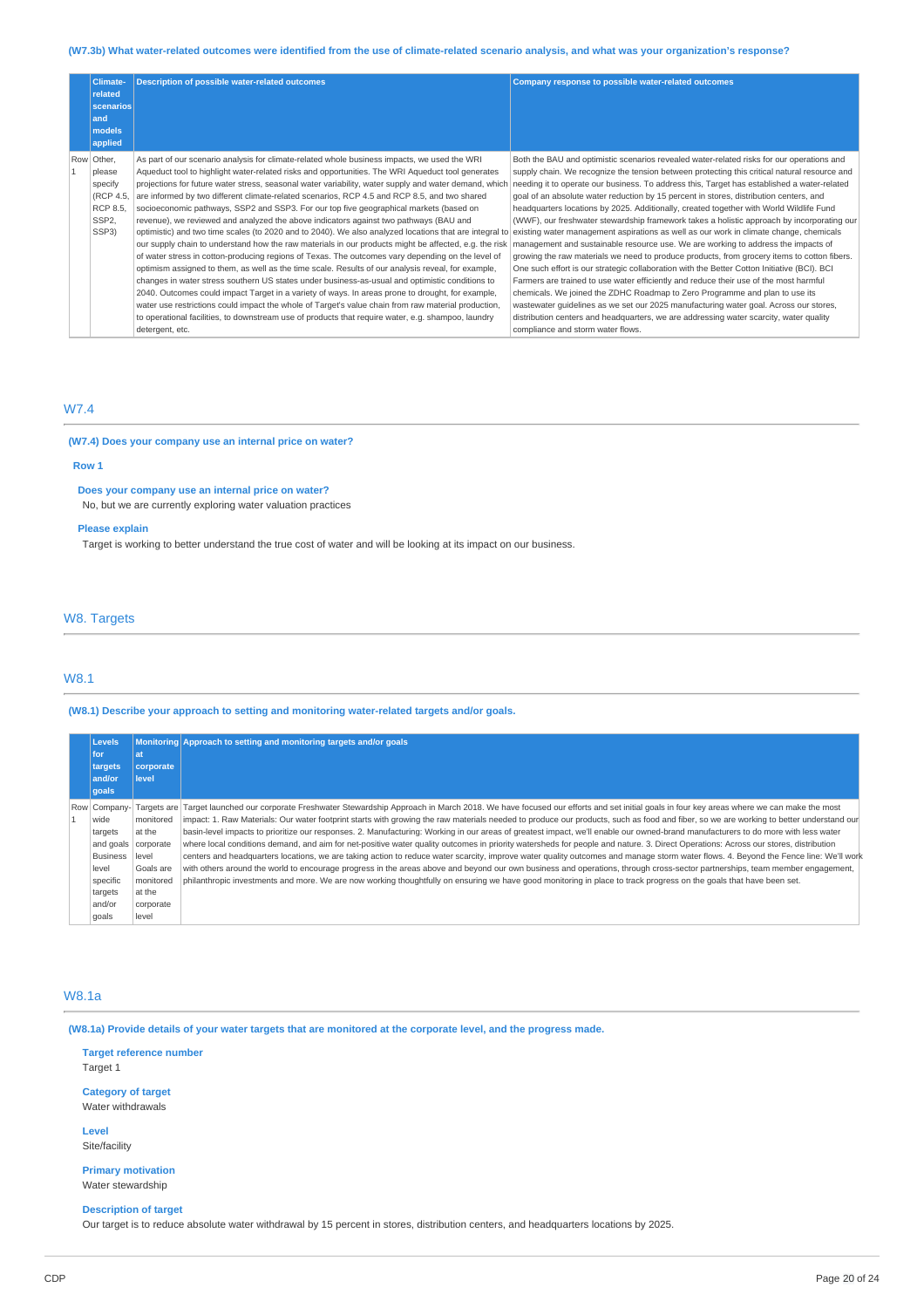#### **Quantitative metric**

% reduction in total water withdrawals

### **Baseline year**  2010

**Start year** 

2017

**Target year**  2025

## **% of target achieved**

100

### **Please explain**

For our U.S. direct operations, including stores, distribution centers, and headquarters locations, we are taking action to reduce water scarcity, improve water quality outcomes and manage storm water flows. It is important work that will help ensure the communities where we do business have clean, safe water for generations to come. We have implemented different programs across our operations, including retrofitting restrooms with more efficient fixtures, incorporating native landscaping, and optimizing irrigation systems through an irrigation efficiency program. We have made significant progress while also helping lead the rest of the retail industry in this space. In 2020, we used 2,792,980,221 gallons. This equates to a 17.1% reduction in withdrawals from our 2010 baseline.

## **Target reference number**

Target 2

## **Category of target**

Other, please specify (Increase procurement of sustainable raw materials)

**Level** 

# Business activity

**Primary motivation**  Water stewardship

**Description of target**  By 2022, we will source 100 percent sustainable cotton for our owned-brand and exclusive national-brand products.

### **Quantitative metric**

Other, please specify (% increase in procurement of certified crops)

## **Baseline year**

2018

**Start year**  2018

# **Target year**

2022

## **% of target achieved**

## **Please explain**

Based on a survey of our business partners, in 2019, we sourced 79,776 metric tonnes of cotton as Better Cotton and 3,600 metric tonnes of cotton grown in the U.S. by Cotton LEADS producers.

**Target reference number**  Target 3

**Category of target**  Water use efficiency

**Level**  Business activity

# **Primary motivation**

Water stewardship

# **Description of target**

By 2022, we will improve water efficiency in textile dyeing and finishing factories located in priority watersheds by 15 percent.

# **Quantitative metric**

% reduction in total water withdrawals

**Baseline year**  2018

**Start year**  2018

# **Target year**  2022

# **% of target achieved**

## **Please explain**

Target is a collaborator on the Apparel Impact Insitute's Clean by Design (CbD) and International Financial Coporation's Vietnam Improvement Program (VIP) which focuses on improving process efficiency for water and energy saving. In 2019, VIP expanded to Cambodia while maintaining in Vietnam to include additional 23 facilities. In 2018/19 CBD, 30 participating fabric mills in China and Taiwan were able to achieve a final 20% water savings which equals to over 3.5 million cubic meters. We continue our work in 2019 and expanded to India so we are able to engage additional 27 textile suppliers.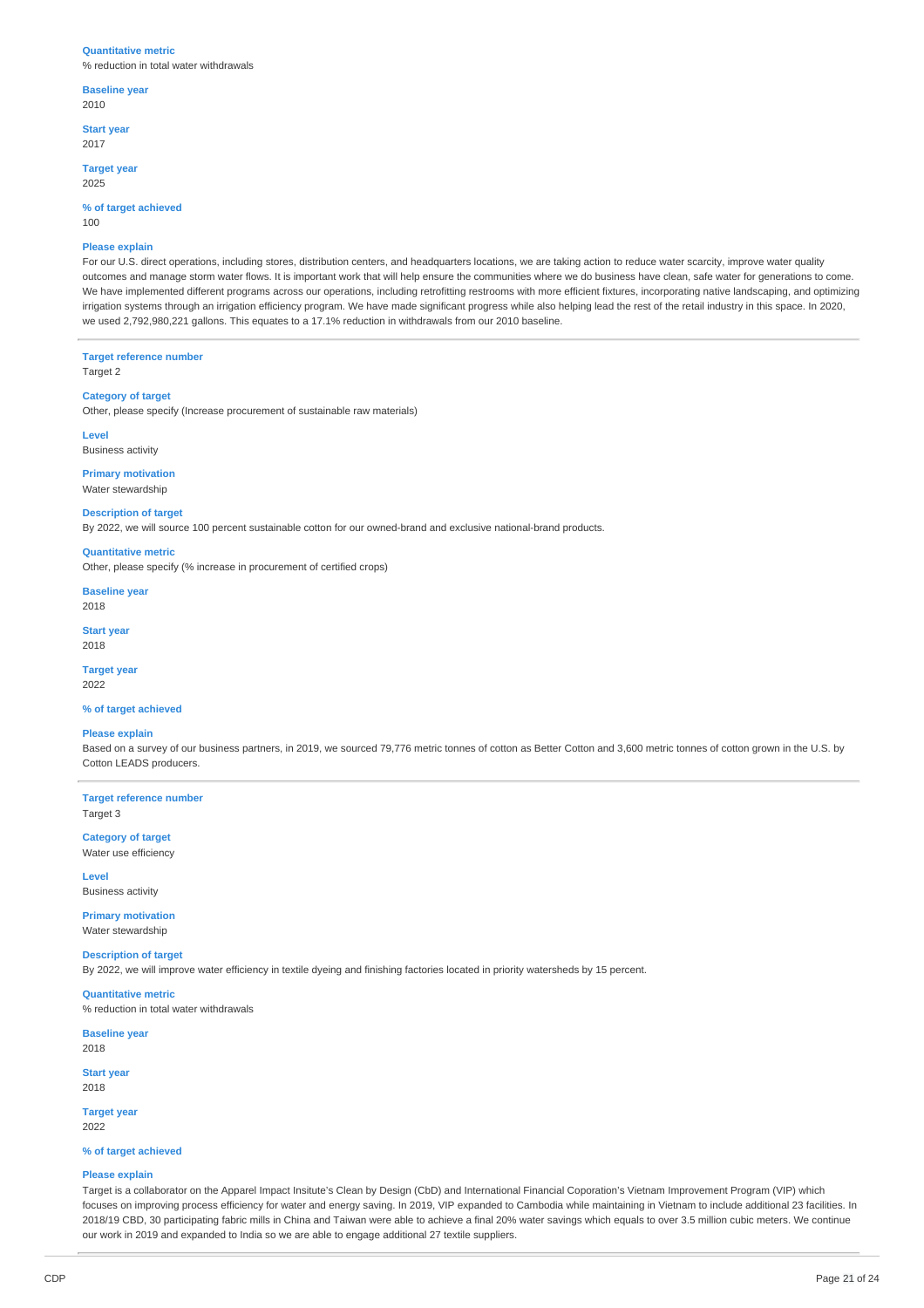### **Target reference number**  Target 4

# **Category of target**

Other, please specify (Design principles for increased H20 efficiency)

**Level** 

Business activity

**Primary motivation**  Water stewardship

## **Description of target**

By 2025, we will design 100 percent of garment-washed owned-brand apparel utilizing water-saving design principles.

### **Quantitative metric**

Other, please specify (Percentage of garment-washed owned-brand apparel using water-saving design principles)

**Baseline year** 

2018

**Start year**  2018

**Target year**  2025

#### **% of target achieved**

#### **Please explain**

In 2019, 49.1% of our SKUs of garment-washed owned-brand apparel, inclusive of our denim and non-denim categories, utilized water-saving design principles.

## W8.1b

**(W8.1b) Provide details of your water goal(s) that are monitored at the corporate level and the progress made.** 

## **Goal**

Other, please specify (Complying with ZDHC standards)

**Level** 

## Business activity

**Motivation** 

Commitment to the UN Sustainable Development Goals

## **Description of goal**

By 2025, all owned-brand apparel textile facilities comply with Zero Discharge of Hazardous Chemicals (ZDHC) Progressive level wastewater standard.

## **Baseline year**

2018

# **Start year**

2018

**End year**  2025

# **Progress**

In early 2019 we met with ZDHC to develop an implementation plan and roadmap to achieve this goal by 2025. We continue to map the wastewater performance with our strategic apparel suppliers in 2020.

## **Goal**

Other, please specify (Increase procurement of sustainable raw materials )

## **Level**

Business activity

**Motivation**  Water stewardship

# **Description of goal**

By 2022, we will source 100 percent sustainable cotton for our owned-brand and exclusive national-brand products.

**Baseline year**  2018

#### **Start year**

2018

**End year**  2022

## **Progress**

Based on a survey of our business partners, in 2019, we sourced 79,776 metric tonnes of cotton as Better Cotton and 3,600 metric tonnes of cotton grown in the U.S. by Cotton LEADS producers.

**Goal**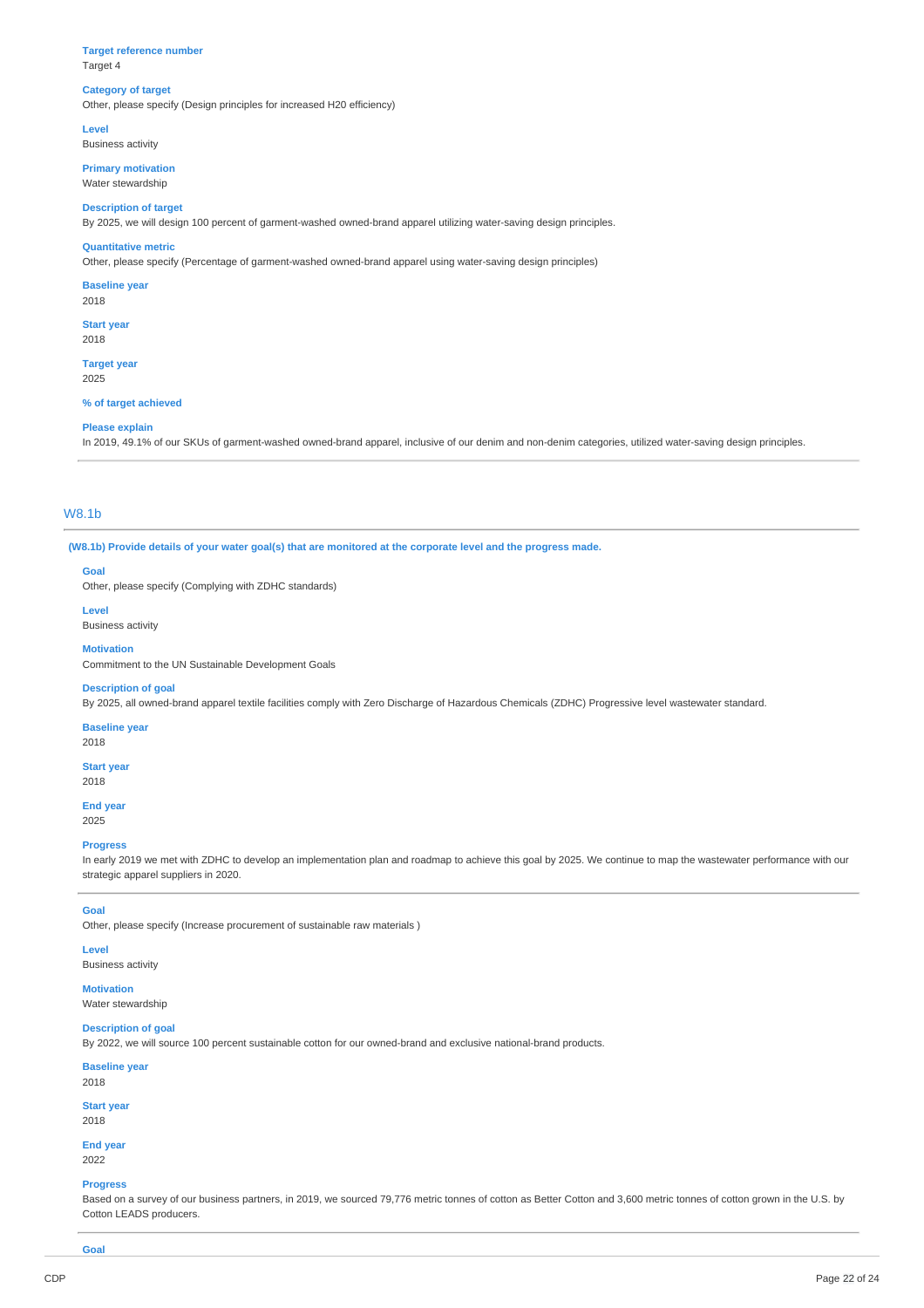#### **Level**

Business activity

**Motivation** 

# Water stewardship

**Description of goal** 

By 2022, we will improve water efficiency in textile dyeing and finishing factories located in priority watersheds by 15 percent.

#### **Baseline year**

2018

## **Start year**

2018

#### **End year**  2022

**Progress** 

Target is a collaborator on the Apparel Impact Insitute's Clean by Design (CbD) and International Financial Coporation's Vietnam Improvement Program (VIP) which focuses on improving process efficiency for water and energy saving. For Clean by Design, 29 participating fabric mills in China and Taiwan were able to achieve an average 17% water saving annually, which equals to over 5 billion liters of water in between 2019 and 2020. In 2020, we expanded our CbD work to Pakistan and Vietnam while continuing our work in China and India and have newly recruited a total of 30 textile mills engaging on energy and water efficiency initiatives.

#### **Goal**

Other, please specify (Design principles for increased H20 efficiency)

**Level** 

## Business activity

**Motivation** 

Water stewardship

## **Description of goal**

By 2025, we will design 100 percent of garment-washed owned-brand apparel utilizing water-saving design principles. Quantified by, Percentage of garment-washed owned-brand apparel using water-saving design principles

**Baseline year**  2018

**Start year** 

2018

**End year** 

# 2025

# **Progress**

74% achieved. In 2020, 74% of our SKUs of garment-washed owned-brand apparel, inclusive of our denim and non-denim categories, utilized water-saving design principles. We are on track to achieve our goal of designing 100% of garment-washed owned-brand apparel utilizing water-saving design principles by 2025.

# W9. Verification

# W9.1

**(W9.1) Do you verify any other water information reported in your CDP disclosure (not already covered by W5.1a)?**  Yes

# W9.1a

**(W9.1a) Which data points within your CDP disclosure have been verified, and which standards were used?** 

| Disclosure module Data verified |                                                                      | Verification standard        | <b>Please explain</b>                                                |
|---------------------------------|----------------------------------------------------------------------|------------------------------|----------------------------------------------------------------------|
| W1 Current state                | We verify Higg data for Tier 2 wet processing apparel textile mills. | Other, please specify (Higg) | We verify Higg data for Tier 2 wet processing apparel textile mills. |

## W10. Sign off

## W-FI